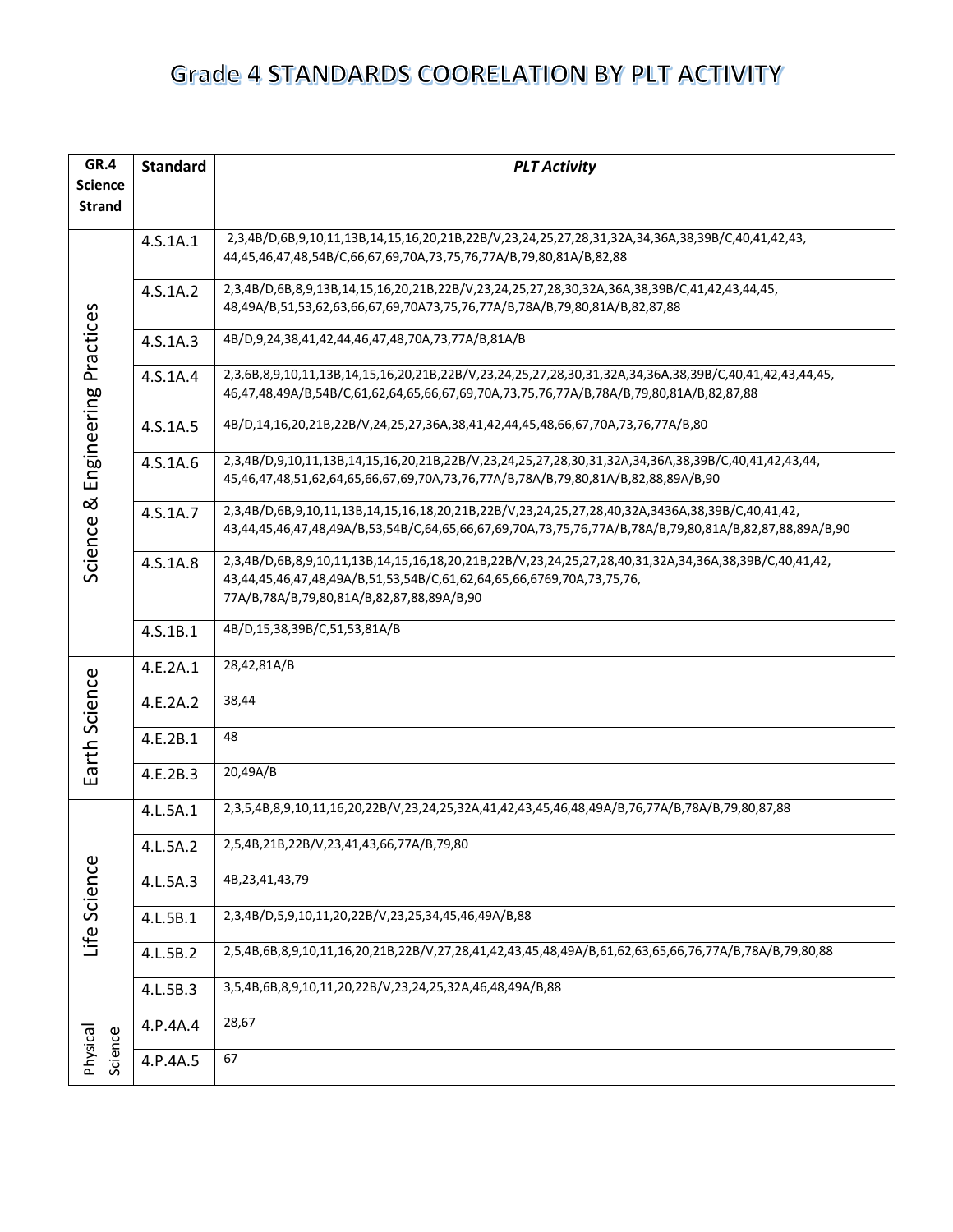| Gr.4 ELA<br><b>Standard</b> |           | <b>PLT Activity</b>                                                                                      |
|-----------------------------|-----------|----------------------------------------------------------------------------------------------------------|
| <b>Strand</b>               |           |                                                                                                          |
|                             | 4.1.1.1   | 2,4B/D,5,7,9,11,13B,20,21B,24,40,41,42,45,49A/B,54B/C,55,58,77A/B,79,80A/B/C,90,95                       |
|                             | 4.1.2.1   | 4B/D,7,11,13B,20,45,49A/B,54B/C,58,79,90                                                                 |
|                             | 4.1.3.1   | 4B/D,5,7,9,11,13B,16,20,21B,24,40,41,42,45,46,49A/B,54B/C,55,58,61,76,77A/B,78A/B,<br>79,80A/B/C,90,95   |
|                             | 4.1.3.2   | 4B/D,5,7,9,11,13B,16,20,21B,24,40,41,44,45,46,49A/B,54B/C,55,58,61,76,77A/B,79,80A/B/C,95                |
|                             | 4.1.4.1   | 2,4B/D,5,7,9,11,13B,16,20,24,40,41,44,45,46,54B/C,55,58,61,76,78A/B,79,80A/B/C,90,95                     |
|                             | 4.1.4.2   | 2,4B/D,5,7,9,11,13B,20,24,40,41,45,46,54B/C,55,58,77A/B,78A/B,79,80A/B/C,90                              |
|                             | 4.1.4.3   | 4B/D,5,7,9,11,13B,20,24,40,41,45,46,49A/B,54B/C,55,58,77A/B,80A/B/C,                                     |
| Inquiry-Based Literacy      | 4.1.5.1   | 2,4B/D,5,7,9,11,13B,16,20,21B,24,40,41,42,45,46,49A/B,54B/C,55,58,61,76,77A/B,78A/B,<br>79,80A/B/C,95    |
|                             | 4.1.5.2   | 2,4B/D,5,7,9,11,13B,16,20,21B,24,40,41,44,45,46,49A/B,54B/C,55,58,61,62,76,77A/B,78A/B,<br>79,80A/B/C,95 |
|                             | 4.1.5.3   | 2,4B/D,5,7,9,11,13B,20,40,41,44,45,55,58,                                                                |
|                             | 4.RL.5.1  | 4A/B,5,8,18,80A/B/C,87,89A/B,90                                                                          |
|                             | 4.RL.6.1  | 8,18,80A/B/C,87,89A/B,90                                                                                 |
|                             | 4.RL.7.1  | 7,89A/B,90                                                                                               |
|                             | 4.RL.7.2  | 18,89A/B,90                                                                                              |
| Literary Text               | 4.RL.8.1  | 18,87,                                                                                                   |
|                             | 4.RL.9.1  | 4A/B, 5, 42                                                                                              |
| $\mathbf{I}$<br>æ           | 4.RL.9.2  | 4A/B, 5, 8, 18, 89A/B                                                                                    |
| Readin                      | 4.RL.12.1 | 8                                                                                                        |
|                             | 4.RL.13.1 | 4A/B,5,8,18,89A/B,90                                                                                     |
|                             | 4.RL.13.2 | 4A/B,8,18                                                                                                |
|                             | 4.RL.13.3 | 4A/B,8,18,90                                                                                             |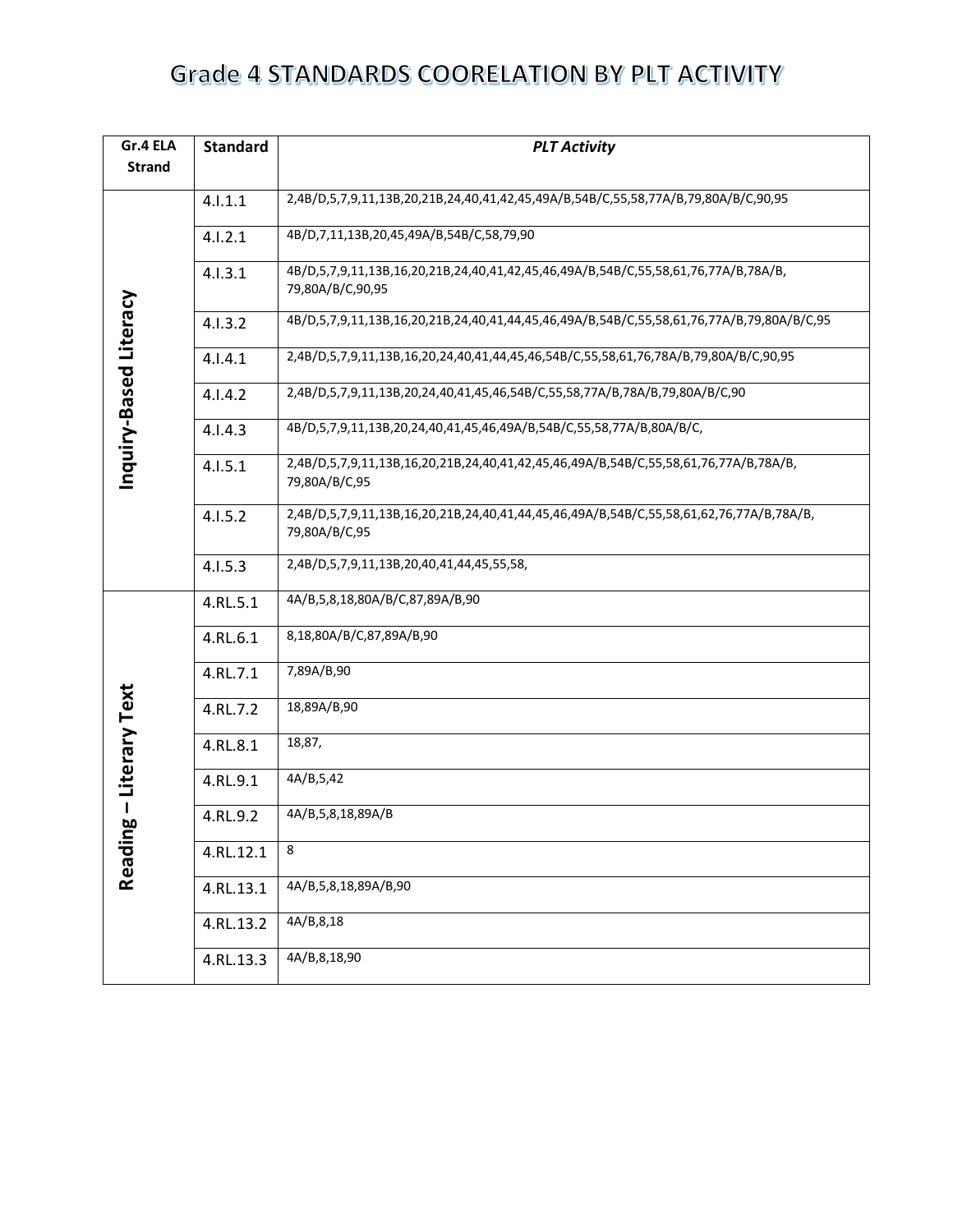| Gr.4 ELA<br><b>Strand</b>               | <b>Standard</b> | <b>PLT Activity</b>                                                                                                             |
|-----------------------------------------|-----------------|---------------------------------------------------------------------------------------------------------------------------------|
|                                         | 4.RI.7.1        | 9,11                                                                                                                            |
| Informationa<br>Reading:<br><b>Text</b> | 4.RI.12.1       | 9,11,13B,20,45,49A/B,79                                                                                                         |
|                                         | 2.RI.12.2       | 9,11,13B                                                                                                                        |
|                                         | 4.RI.12.3       | 9,11,13B,49A/B,79                                                                                                               |
| <b>Writing</b>                          | 4.W.3.1         | 2,4A/B,18,44                                                                                                                    |
|                                         | 4. W.6.1        | 2,4A/B,5,7,8,9,11,13B,16,18,20,21B,40,44,45,46,49A/B,54B/C,55,58,61,7677A/B,78A/B,<br>79,80A/B/C,87,95                          |
|                                         | 4.C.1.1         | 2,4A/B,5,7,8,9,11,13B,16,18,20,21B,24,40,41,42,44,45,46,49A/B,51,54B/C,55,58,61,62,<br>76,77A/B,78A/B,79,80A/B/C,87,89A/B,90,95 |
|                                         | 4.C.1.2         | 2,4A/B,5,7,8,9,11,13B,16,18,20,21B,24,40,41,42,44,45,46,49A/B,51,54B/C,55,58,62,<br>76,77A/B,78A/B,79,80A/B/C,87,89A/B,90,95    |
|                                         | 4.C.1.4         | 2,4A/B,5,7,8,9,11,13B,16,18,20,21B,24,40,41,42,44,45,46,49A/B,51,54B/C,55,58,62,<br>76,77A/B,78A/B,79,80A/B/C,87,89A/B,90,95    |
| Communication                           | 4.C.1.5         | 2,4A/B,5,7,8,9,11,13B,16,18,20,21B,24,40,41,42,44,45,46,49A/B,51,54B/C,55,58,62,<br>76,77A/B,78A/B,79,80A/B/C,87,89A/B,90,95    |
|                                         | 4.C.2.1         | 9                                                                                                                               |
|                                         | 4.C.2.2         | 9                                                                                                                               |
|                                         | 4.C.3.2         | 2,9,11,20,24,45,49A/B,54B/C,55,58,79,80A/B/C,87                                                                                 |
|                                         | 4.C.5.1         | 9                                                                                                                               |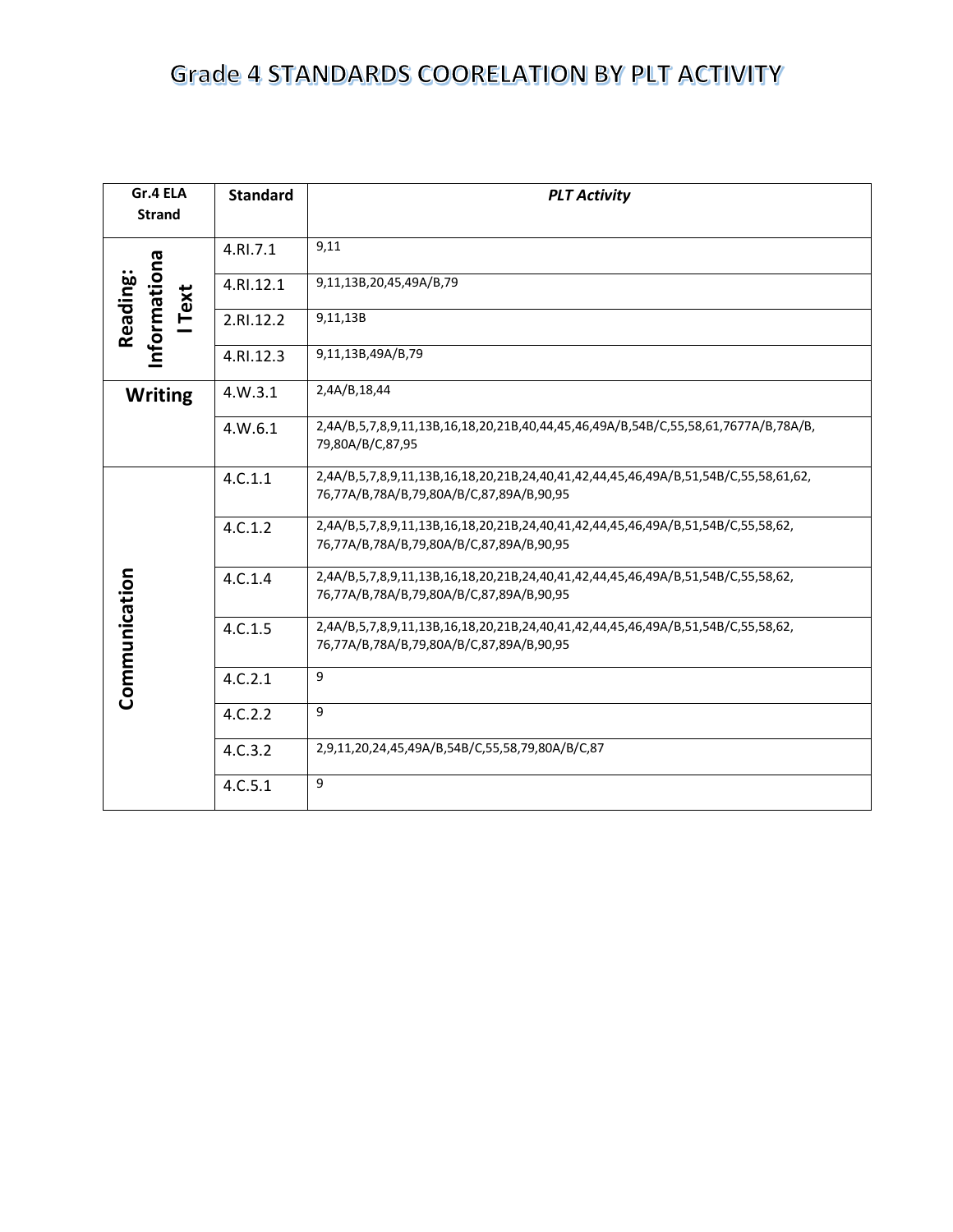| Gr.4 Math<br><b>Strand</b>             | <b>Standard</b> | <b>PLT Activity</b>            |
|----------------------------------------|-----------------|--------------------------------|
| <b>Number Sense</b><br><b>Base Ten</b> | 4.NSBT.2        | 14,47,49A/B,66,67,70A,73       |
| Measurement,<br><b>Data Analysis</b>   | 4.MDA.1         | 38,48,49A/B,66,67,70A,73,77A/B |
|                                        | 4. MDA. 2       | 38                             |

| Gr.4 Soc. St.<br><b>Strand</b>    | <b>Standard</b> | <b>PLT Activity</b> |
|-----------------------------------|-----------------|---------------------|
| <b>History Studies</b><br>to 1865 | $4 - 1.1$       | 75,90               |
|                                   | $4 - 1.2$       | 18,75,90            |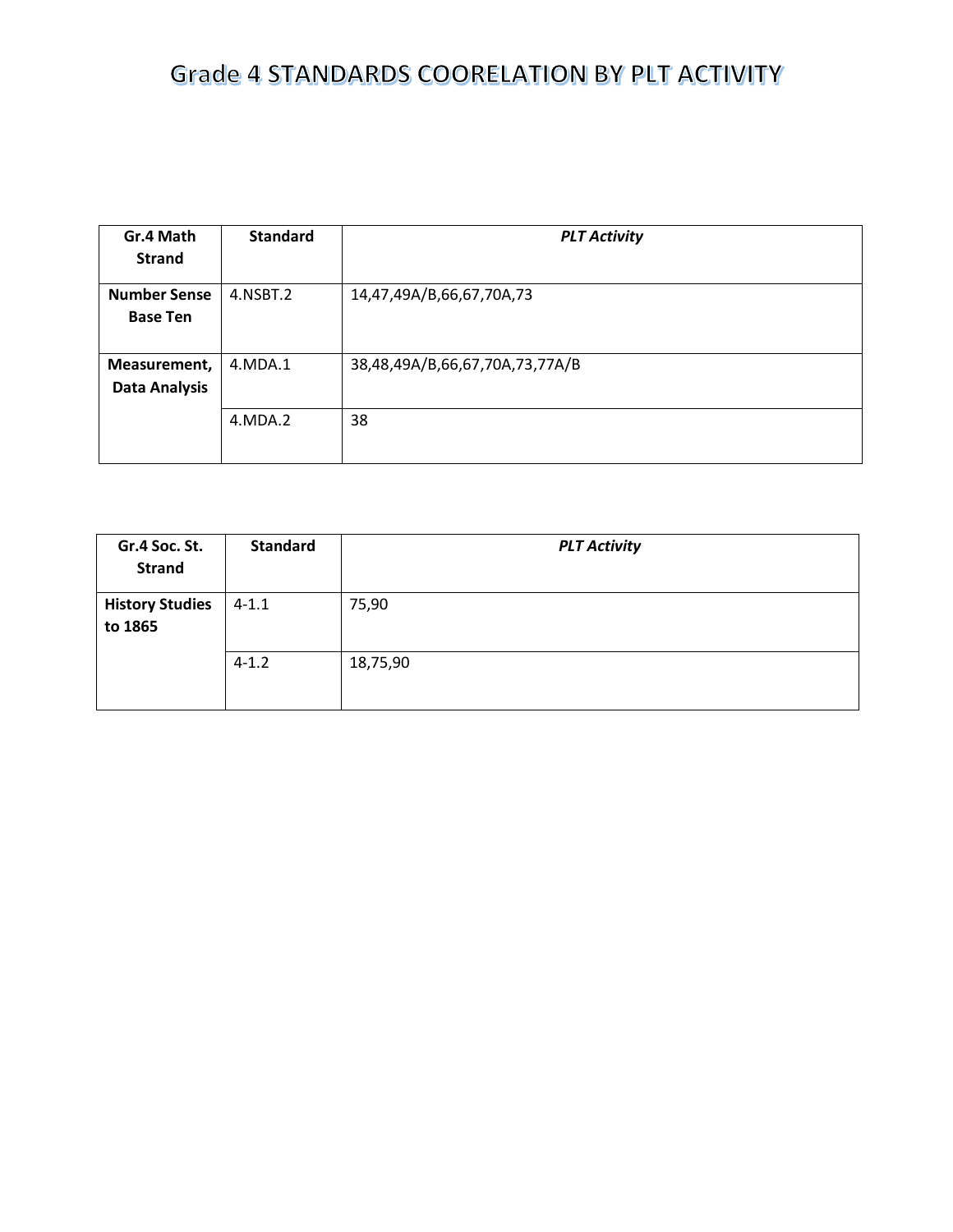| <b>PLT Activity</b>                      | <b>Science</b>                                                                                                             | <b>Math</b> | <b>Social Studies</b> | <b>ELA</b>                                                                                                                                                                                                             |
|------------------------------------------|----------------------------------------------------------------------------------------------------------------------------|-------------|-----------------------|------------------------------------------------------------------------------------------------------------------------------------------------------------------------------------------------------------------------|
| $\overline{2}$                           | $\square$ S.1A.1 $\bullet$ 4.S.1A.2 $\square$ S.1A.4 $\bullet$ 4.S.1A.6<br>$\Box$ 4.S.1A.7 $\Box$ 4.S.1A.8 $\Box$ 4.L.5A.1 |             |                       | $\Box$ 1.1 $\Box$ 1.4.1 $\Box$ 1.4.2 $\Box$ 1.5.1 $\Box$ 1.5.2 $\Box$ 1.5.3<br>$\bullet$ W.3.1 $\bullet$ W.6.1 $\bullet$ C.1.1 $\bullet$ C.1.2 $\bullet$ C.1.4                                                         |
| <b>Get in Touch with</b><br><b>Trees</b> | $\Box$ 4.L.5A.2 $\bullet$ 4.L.5B.1 $\Box$ 4.L.5B.2                                                                         |             |                       | $\bullet$ C.15 $\Box$ C.3.2                                                                                                                                                                                            |
| $\mathbf{3}$                             | $\square$ 4.S.1A.1 $\bullet$ 4.S.1A.2. $\bullet$ 4.S.1A.4<br>$\bigcirc$ 4.S.1A.6 $\bigcirc$ 4.S.1A.7 $\bigcirc$ 4.S.1A.8   |             |                       |                                                                                                                                                                                                                        |
| <b>Peppermint Beetle</b>                 | $\square$ 4.L.5A.1 $\square$ 4.L.5B.1 $\square$ 4.L.4B.3                                                                   |             |                       |                                                                                                                                                                                                                        |
| 4B/D                                     | $\bigcirc$ 4.S.1A.1 $\bigcirc$ 4.S.1A.2 $\bigcirc$ 4.S.1A.3<br>•4.5.1A.5 •4.5.1A.6 •4.5.1A.7                               |             |                       | $\Box 1.1 \odot 1.2.1 \odot 1.3.1 \odot 1.3.2 \odot 1.4.1$<br>$\bullet$ 1.4.2 $\bullet$ 1.4.3 $\bullet$ 1.5.1 $\bullet$ 1.5.2 $\bullet$ 1.5.3                                                                          |
| <b>Sounds Around</b>                     | $\bigcirc$ 4.S.1A.8 $\bigcirc$ 4.S.1B.1 $\Box$ 4.P.4B.3<br>•4.L.5B.1                                                       |             |                       | ●RL.5.1 ●RL.9.1 □RL.9.2 ●RL.13.1<br>• RL.13.2•RL.13.3•W.3.1•W.6.1<br>$\bullet$ C.1.1 $\bullet$ C.1.2 $\bullet$ C.1.4 $\bullet$ C.1.5                                                                                   |
| 5<br>Poet-Tree                           | $\Box$ 4.S.1A.1 $\Box$ 4.S.1A.2 $\Box$ 4.L.5B.1<br>$\square$ 4.L.5B.2 $\square$ 4.L.5B.3                                   |             |                       | $\Box$ 1.1.1 $\Box$ 3.1 $\Box$ 3.2 $\Box$ 1.4.1 $\Box$ 1.4.2<br>$\bullet$ 1.4.3 $\bullet$ 1.5.1 $\bullet$ 1.5.2 $\bullet$ 1.5.3 $\bullet$ RL.9.1<br>$\bullet$ RL.9.2 $\bullet$ RL.13.1 $\bullet$ W.6.1 $\bullet$ C.1.1 |
|                                          |                                                                                                                            |             |                       | $\bullet$ C.1.2 $\bullet$ C.1.4 $\bullet$ C.1.5                                                                                                                                                                        |
| 6B                                       | $\square$ 4.S.1A.1 $\bullet$ 4.S.1A.2 $\bullet$ 4.S.1A.6<br>$\bullet$ 4.S.1A.7 $\bullet$ 4.S.1A.8 $\bullet$ 4.L.5A.1       |             |                       |                                                                                                                                                                                                                        |
| <b>Picture this</b>                      | $\square$ 4.L.5A.2 $\square$ 4.L.5A.3 $\bullet$ 4.L.5B.2<br>•4.L.5B.4                                                      |             |                       |                                                                                                                                                                                                                        |
|                                          |                                                                                                                            |             |                       |                                                                                                                                                                                                                        |



**Curriculum Standard is PARTIALLY addressed**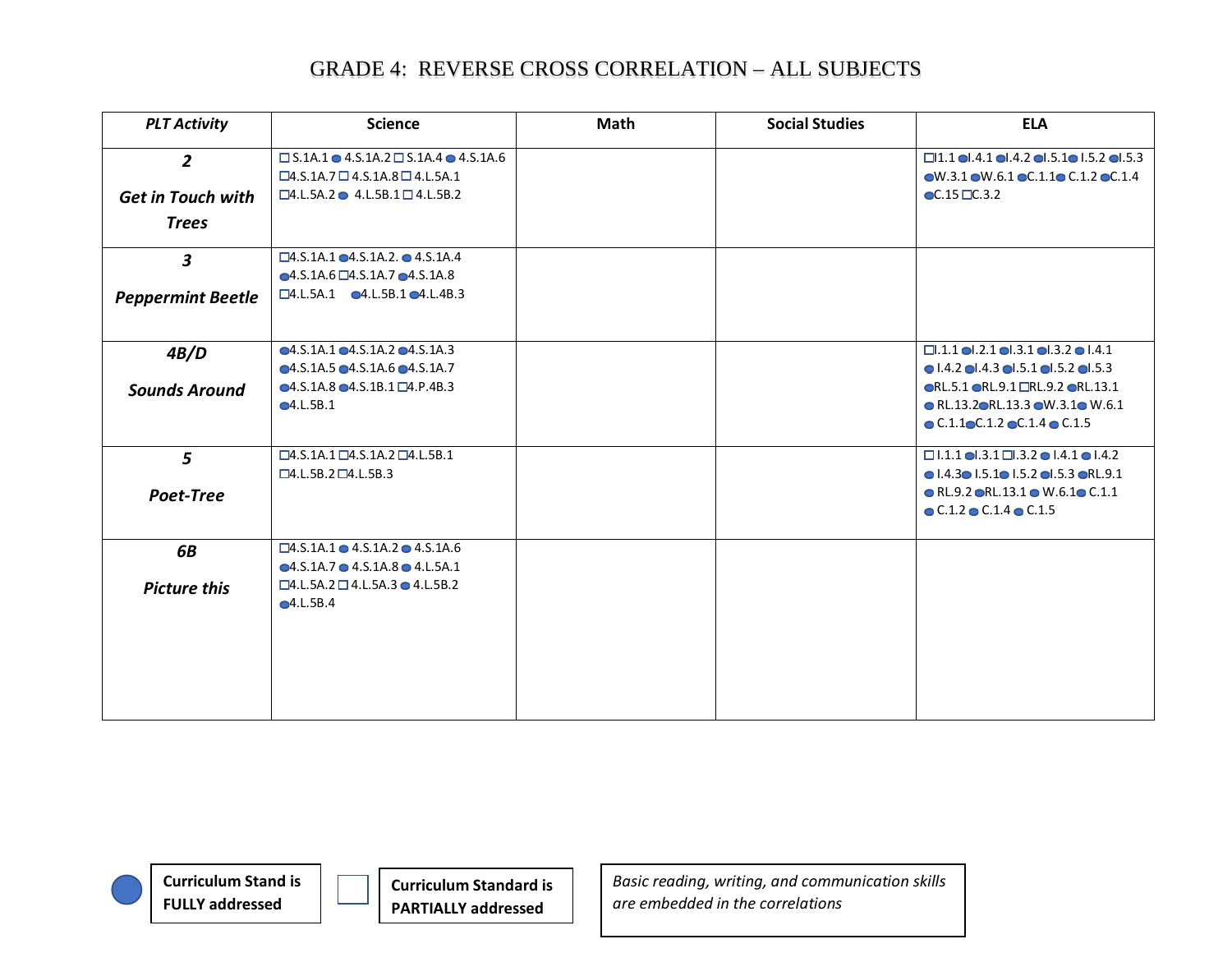| <b>PLT Activity</b>       | <b>Science</b>                                              | <b>Math</b> | <b>Social Studies</b> | <b>ELA</b>                                                                       |
|---------------------------|-------------------------------------------------------------|-------------|-----------------------|----------------------------------------------------------------------------------|
| $\overline{z}$            | $\square$ 4.S.1A.1 $\bullet$ 4.S.1A.4 $\bullet$ 4.S.1A.7    |             |                       | $\bullet$ 1.1.1 $\bullet$ 1.2.1 $\bullet$ 1.3.1 $\bullet$ 1.3.2 $\bullet$ 1.4.1. |
|                           | $\bullet$ 4.S.1A.8 4.L.5A.1 $\bullet$ 4.L.5B.2              |             |                       | $\bullet$ 1.4.2 $\bullet$ 1.4.3 $\bullet$ 1.5.1 $\bullet$ 1.5.2 $\bullet$ 1.5.3  |
| <b>Habitat Pen Pals</b>   | •4.L.5B.3                                                   |             |                       | $\bullet$ RI.7.1 $\bullet$ W.6.1 $\bullet$ C.1.1 $\bullet$ C.1.2                 |
|                           |                                                             |             |                       | $\bullet$ C.1.4 $\bullet$ C.1.5 $\bullet$ C.2.1                                  |
| 8                         | $\bullet$ 4.S.1A.2 $\bullet$ 4.S.1A.4 $\bullet$ 4.S.1A.8    |             |                       | $\bigodot$ RL.5.1 $\bigodot$ RL.6.1 $\square$ RL.9.2 $\bigodot$ RL.12.1          |
|                           | $\bullet$ 4.L.5A.1 $\Box$ 4.L.5B.1 $\Box$ 4.L.5B.2          |             |                       | $\bullet$ RL.13.1 $\bullet$ RL.13.2 $\bullet$ RL.13.3 $\bullet$ W.6.1            |
| The Forest of ST          | $\Box$ 4.L.5B.3                                             |             |                       | $\bullet$ C.1.1 $\bullet$ C.1.2 $\bullet$ C.1.4 $\bullet$ C.1.5                  |
| <b>Shrew</b>              |                                                             |             |                       |                                                                                  |
| 9                         | $\bigcirc$ 4.S.1A.1 $\square$ 4.S.1A.2 $\square$ 4.S.1A.3   |             |                       | $\bullet$ .1.1 $\bullet$ .3.1 $\bullet$ .3.2 $\bullet$ .4.1 $\bullet$ .4.2       |
|                           | $\bullet$ 4.S.1A.4 $\bullet$ 4.S.1A.6 $\bullet$ 4.S.1A.7    |             |                       | $\bullet$ 1.4.3 $\bullet$ 1.5.1 $\bullet$ 1.5.2 $\bullet$ 1.5.3 $\bullet$ R1.7.1 |
| <b>Planet Diversity</b>   | $•4.5.1A.8$ $•4.1.5A.1$ $•4.1.5B.1$                         |             |                       | $\bullet$ RI.12.1 $\bullet$ RI.12.2 $\bullet$ RI.12.3 $\bullet$ W.6.1            |
|                           | • 4.L.5B.2 • 4.L.5B.3                                       |             |                       | $\odot$ C.1.1 $\odot$ C.1.2 $\odot$ C.1.4 $\odot$ C.1.5 $\odot$ C.2.1            |
|                           |                                                             |             |                       | $\odot$ C.2.2 $\odot$ C.3.2 $\Box$ C.5.1                                         |
| 10                        | $\bigcirc$ 4.S.1A.1 $\bigcirc$ 4.S.1A.4 $\bigcirc$ 4.S.1A.6 |             |                       |                                                                                  |
|                           | $•4.5.1A.7$ $•4.5.1A.8$ $•4.1.5A.1$                         |             |                       |                                                                                  |
| <b>Charting Diversity</b> | •4.L.5B.1 •4.L.5B.2 •4.L.5B.3                               |             |                       |                                                                                  |
| 11                        | $-4.5.1A.1 - 4.5.1A.4 - 4.5.1A.6$                           |             |                       | $0.1.1$ $0.2.1$ $0.3.1$ $0.3.2$ $0.4.1$                                          |
|                           | $\bullet$ 4.S.1A.7 $\bullet$ 4.S.1A.8 $\square$ 4.L.5A.1    |             |                       | $\bullet$ 1.4.2 $\bullet$ 1.4.3 $\bullet$ 1.5.1 $\bullet$ 1.5.2 $\bullet$ 1.5.3  |
| Can it be Real?           | •4. L.5B.1 •4. L.5B.2 •4. L.4B.3                            |             |                       | $\Box$ RI.7.1 $\bullet$ RI.12.1 $\bullet$ RI.12.2 $\bullet$ RI.12.3              |
|                           |                                                             |             |                       | $\bullet$ W.6.1 $\bullet$ C.1.1 $\bullet$ C.1.2 $\bullet$ C.1.4 $\bullet$ C.1.5  |
|                           |                                                             |             |                       | $\bullet$ C.3.2                                                                  |
|                           |                                                             |             |                       |                                                                                  |
|                           |                                                             |             |                       |                                                                                  |
|                           |                                                             |             |                       |                                                                                  |
|                           |                                                             |             |                       |                                                                                  |



**Curriculum Standard is PARTIALLY addressed**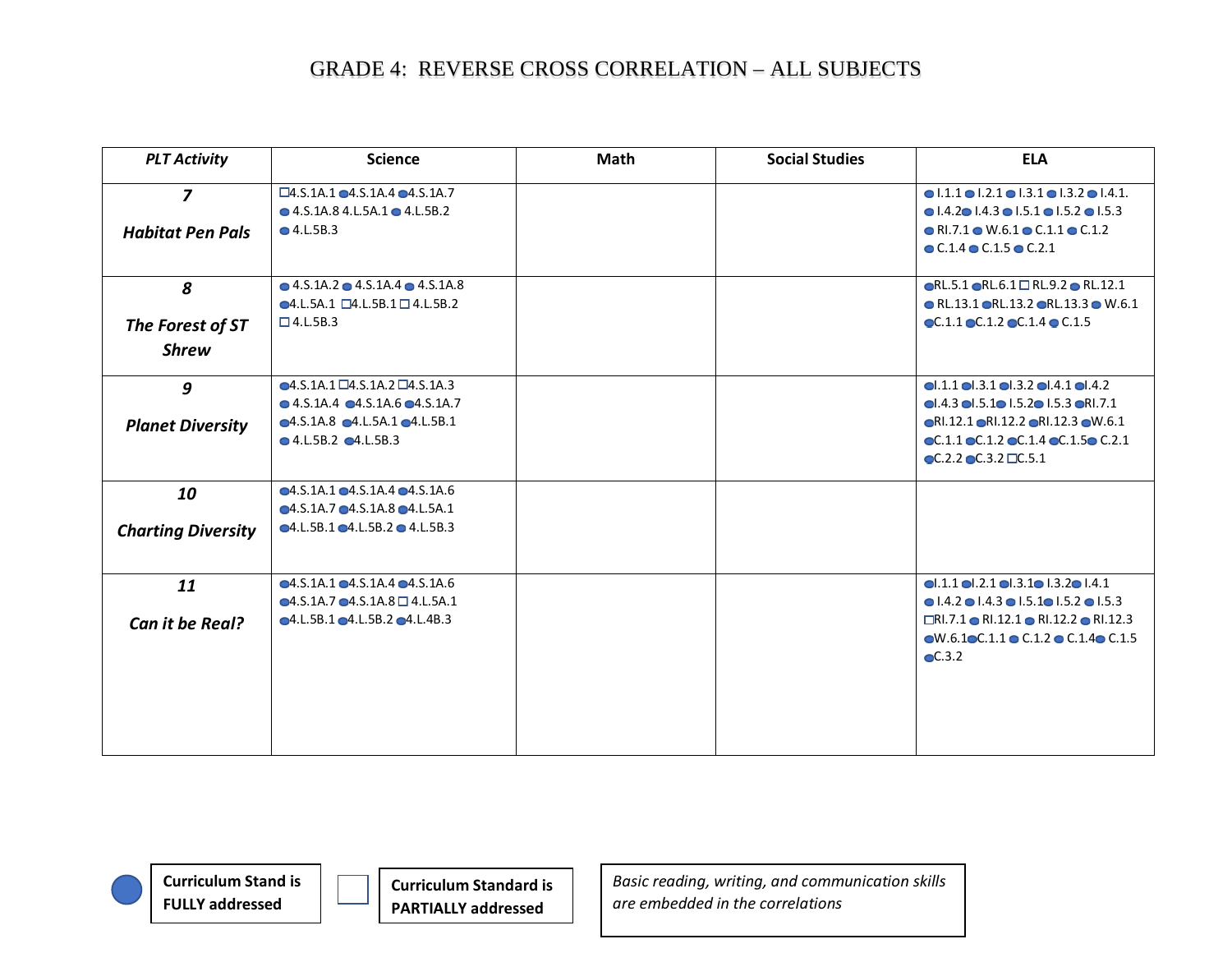| <b>PLT Activity</b>      | <b>Science</b>                                             | <b>Math</b> | <b>Social Studies</b> | <b>ELA</b>                                                                                                             |
|--------------------------|------------------------------------------------------------|-------------|-----------------------|------------------------------------------------------------------------------------------------------------------------|
| 13B                      | $\bigcirc$ 4.S.1A.1 $\square$ 4.S.1A.2 $\square$ 4.S.1A.4  |             |                       | $ol.1.1$ $ol.2.1$ $ol.3.1$ $ol.3.2$ $ol.4.1$                                                                           |
|                          | $\square$ 4.S.1A.6 $\bigcirc$ 4.S.1A.7 $\bigcirc$ 4.S.1A.8 |             |                       | $\bullet$ 1.4.2 $\bullet$ 1.4.3 $\bullet$ 1.5.1 $\bullet$ 1.5.2 $\bullet$ 1.5.3                                        |
| <b>We All Need Trees</b> |                                                            |             |                       | $\bullet$ RI.12.1 $\bullet$ RI.12.3 $\bullet$ W.6.1 $\bullet$ C.1.1<br>$\bullet$ C.1.2 $\bullet$ C.1.4 $\bullet$ C.1.5 |
|                          |                                                            |             |                       |                                                                                                                        |
| 14                       | •4.5.1A.1 •4.5.1A.2 •4.5.1A.4                              | $•$ 4NSBT.2 |                       |                                                                                                                        |
|                          | $-4.5.1A.5 - 4.5.1A.6 - 4.5.1A.7$                          |             |                       |                                                                                                                        |
| <b>Renewable or Not</b>  | •4.5.1A.8                                                  |             |                       |                                                                                                                        |
|                          |                                                            |             |                       |                                                                                                                        |
| 15                       | $\Box$ 4.S.1A.1 $\Box$ 4.S.1A.2 $\bigcirc$ 4.S.1A.4        |             |                       |                                                                                                                        |
|                          | $\square$ 4.S.1A.6 $\bullet$ 4.S.1A.7 $\bullet$ 4.S.1A.8   |             |                       |                                                                                                                        |
| A Few of My              | •4.5.1B.1                                                  |             |                       |                                                                                                                        |
| <b>Favorite Things</b>   |                                                            |             |                       |                                                                                                                        |
| 16                       | •4.5.1A.1•4.5.1A.2•4.5.1A.4                                |             |                       | $0.3.1$ $0.3.2$ $0.4.1$ $0.5.1$ $0.5.2$                                                                                |
|                          | $\square$ 4.S.1A.5 $\square$ 4.S.1A.6 $\square$ 4.S.1A.7   |             |                       | $\bullet$ W.6.1 $\bullet$ C.1.1 $\bullet$ C.1.2 $\bullet$ C.1.4 $\Box$ C.1.5                                           |
| <b>Pass the Plants,</b>  | $\bigcirc$ 4.S.1A.8 $\square$ 4.L.5A.1 $\square$ 4.L.5B.2  |             |                       |                                                                                                                        |
| <b>Please</b>            |                                                            |             |                       |                                                                                                                        |
| 18                       | $-4.5.1A.7 \square 4.5.1A.8$                               |             |                       | $\bigcirc$ RL.5.1 $\bigcirc$ RL.6.1 $\bigcirc$ RL.7.2 $\bigcirc$ RL.8.1                                                |
|                          |                                                            |             |                       | □RL.9.2 ●RL.13.1 □RL.13.2 □RL.13.3                                                                                     |
| Tale of the Sun          |                                                            |             |                       | $\bullet$ W.3.1 $\bullet$ W.6.1 $\bullet$ C.1.1 $\bullet$ C.1.2 $\bullet$ C.1.4<br>$\Box$ C.1.5                        |
|                          |                                                            |             |                       |                                                                                                                        |
|                          |                                                            |             |                       |                                                                                                                        |
|                          |                                                            |             |                       |                                                                                                                        |
|                          |                                                            |             |                       |                                                                                                                        |
|                          |                                                            |             |                       |                                                                                                                        |
|                          |                                                            |             |                       |                                                                                                                        |

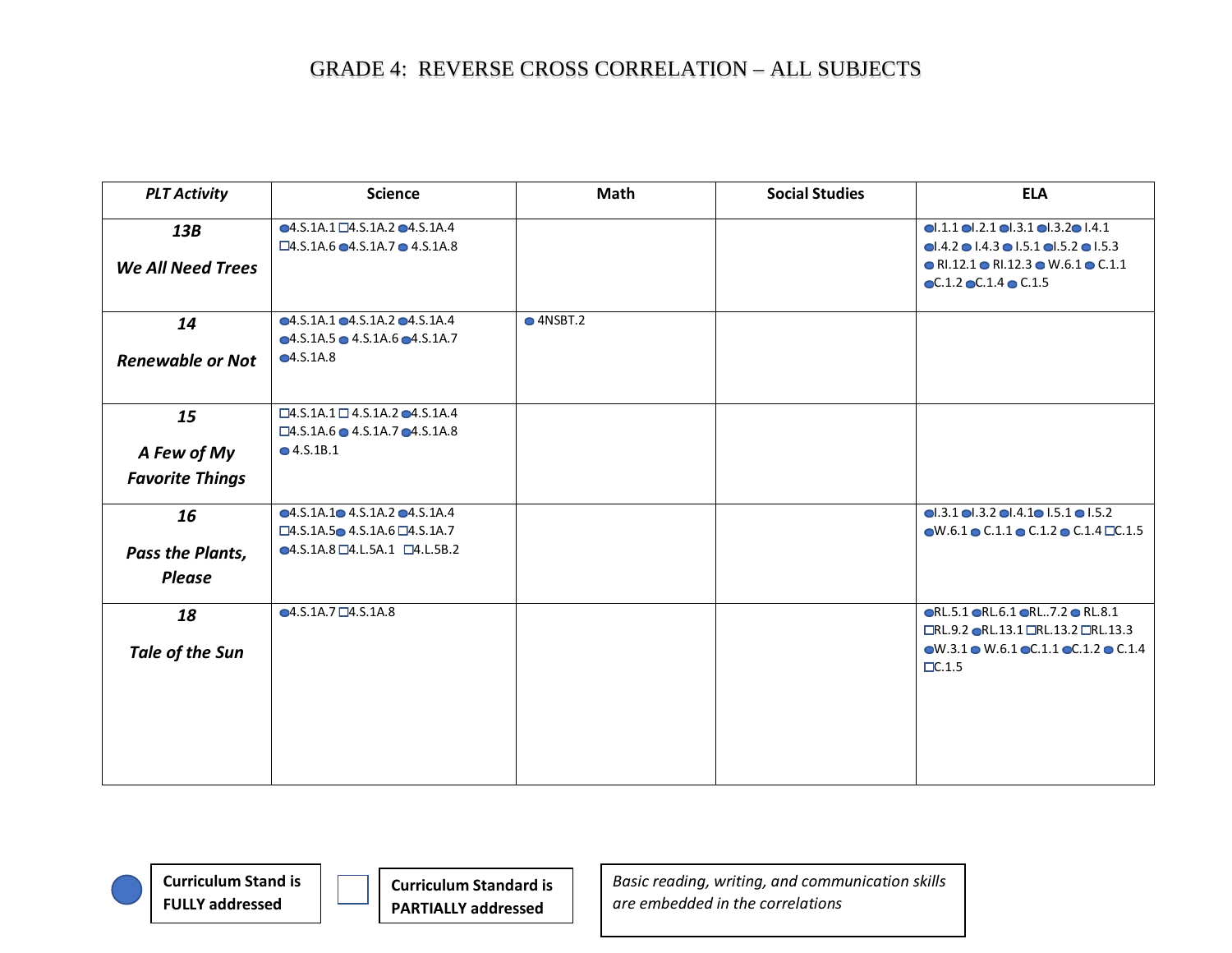| <b>PLT Activity</b>       | <b>Science</b>                                                | <b>Math</b> | <b>Social Studies</b> | <b>ELA</b>                                                                      |
|---------------------------|---------------------------------------------------------------|-------------|-----------------------|---------------------------------------------------------------------------------|
| 20                        | $-4.5.1A.1 - 4.5.1A.2 - 4.5.1A.4$ V                           |             |                       | $\bullet$ 1.1.1 $\bullet$ 1.2.1 $\bullet$ 1.3.1 $\bullet$ 1.3.2 $\bullet$ 1.4.1 |
|                           | $\bigcirc$ 4.S.1A.5 $\bigcirc$ 4.S.1A.6 $\bigcirc$ 4.S.1A.7   |             |                       | $\bullet$ 1.4.2 $\bullet$ 1.4.3 $\bullet$ 1.5.1 $\bullet$ 1.5.2 $\bullet$ 1.5.3 |
| <b>Environmental</b>      | $\bigcirc$ 4.S.1A.8 $\bigcirc$ 4.E.2B.3 $\bigcirc$ 4.L.5A.1   |             |                       | $\bullet$ RI.12.1 $\bullet$ W.6.1 $\bullet$ C.1.1 $\bullet$ C.1.2               |
| <b>Exchange Box</b>       | $\square$ 4.L.5B.1 $\square$ 4.L.5B.2 $\square$ 4.L.5B.3      |             |                       | $\bullet$ C.1.4 $\bullet$ C.1.5 $\bullet$ C.3.2                                 |
|                           |                                                               |             |                       |                                                                                 |
| 21B                       | $-4.5.1A.1 - 4.5.1A.2 - 4.5.1A.4$                             |             |                       | $1.1.1 \bullet 1.3.1 \bullet 1.3.2 \bullet 1.5.1 \bullet 1.5.2 \bullet 1.6.1$   |
|                           | $\Box$ 4.S.1A.5 $\bigcirc$ 4.S.1A.6 $\Box$ 4.S.1A.7           |             |                       | $\bullet$ C.1.1 $\bullet$ C.1.2 $\bullet$ C.1.4 $\bullet$ C.1.5                 |
| <b>Adopt a Tree</b>       | $\bigcirc$ 4.S.1A.8 $\Box$ 4.L.5A.2 $\Box$ 4.L.5B.2           |             |                       |                                                                                 |
|                           |                                                               |             |                       |                                                                                 |
| 22B/V                     | $\Box$ 4.S.1A.1 $\Box$ 4.S.1A.2 $\bigcirc$ 4.S.1A.4           |             |                       |                                                                                 |
|                           | $\square$ 4.S.1A.5 $\square$ 4.S.1A.6 $\square$ 4.S.1A.7      |             |                       |                                                                                 |
| <b>Trees as Habitats</b>  | $\bigcirc$ 4.S.1A.8 4 $\bigcirc$ 4.L.5A.1 $\bigcirc$ 4.L.5A.2 |             |                       |                                                                                 |
|                           | $•4.L.5B.1 •4.L.5B.2 \square 4.L.5B.3$                        |             |                       |                                                                                 |
|                           |                                                               |             |                       |                                                                                 |
| 23                        | $\square$ 4.5.1A.1 $\square$ 4.5.1A.2 $\square$ 4.5.1A.4      |             |                       |                                                                                 |
|                           | $\bigcirc$ 4.S.1A.6 $\bigcirc$ 4.S.1A.7 $\bigcirc$ 4.S.1A.8 4 |             |                       |                                                                                 |
| The Fallen Log            | $•4. L.5A.1 \square 4. L.5A.2 \square 4. L.5A.3$              |             |                       |                                                                                 |
|                           | •4. L.5B.1 •4. L.5B.2 •4. L.5B.3                              |             |                       |                                                                                 |
| 24                        | $\bigcirc$ 4.S.1A.1 $\bigcirc$ 4.S.1A.2 $\square$ 4.S.1A.3    |             |                       | $\bullet$ .1.1 $\bullet$ .3.1 $\bullet$ .3.2 $\bullet$ .4.1 $\bullet$ .4.2      |
|                           | $\bigcirc$ 4.S.1A.4 $\Box$ 4.S.1A.5 $\bigcirc$ 4.S.1A.6       |             |                       | $\Box$ 1.4.3 $\Box$ 1.5.1 $\Box$ 1.5.2 $\bullet$ W.6.1 $\bullet$ C.1.1          |
| <b>Nature's Recyclers</b> | $\bigcirc$ 4.S.1A.7 $\bigcirc$ 4.S.1A.8 4 $\Box$ 4.L.5A.1     |             |                       | $\bullet$ C.1.2 $\bullet$ C.1.4. $\bullet$ C.1.5 $\bullet$ C.3.2                |
|                           | $\square$ 4.L.5B.3                                            |             |                       |                                                                                 |
|                           |                                                               |             |                       |                                                                                 |
|                           |                                                               |             |                       |                                                                                 |
|                           |                                                               |             |                       |                                                                                 |
|                           |                                                               |             |                       |                                                                                 |
|                           |                                                               |             |                       |                                                                                 |
|                           |                                                               |             |                       |                                                                                 |



**Curriculum Standard is PARTIALLY addressed**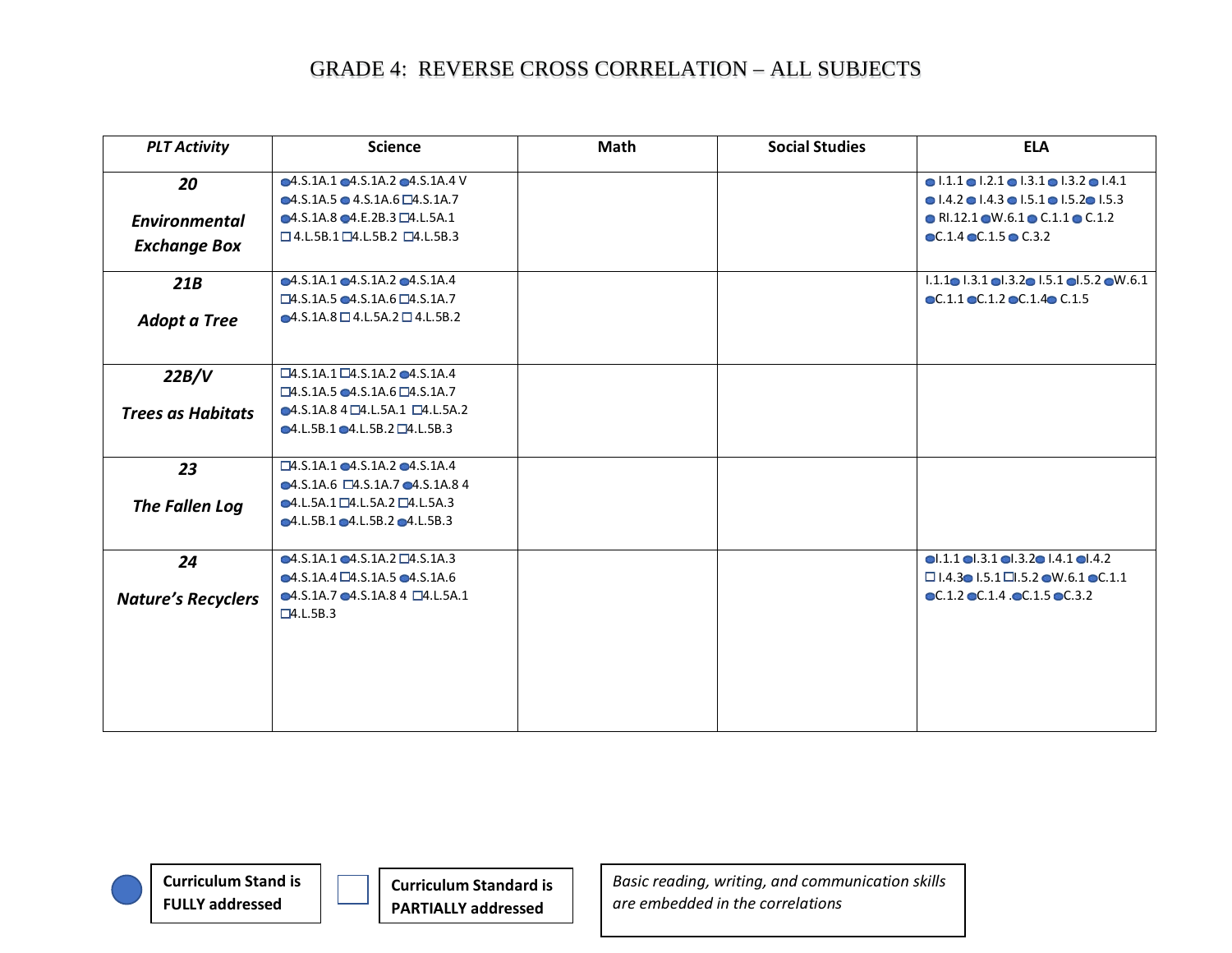| <b>PLT Activity</b>          | <b>Science</b>                                                        | Math | <b>Social Studies</b> | <b>ELA</b> |
|------------------------------|-----------------------------------------------------------------------|------|-----------------------|------------|
| 25                           | $\square$ 4.S.1A.1 $\square$ 4.S.1A.2 $\square$ 4.S.1A.4              |      |                       |            |
|                              | $\bullet$ 4.S.1A.5 $\bullet$ 4.S.1A.6 $\bullet$ 4.S.1A.7              |      |                       |            |
| <b>Birds and Worms</b>       | $\bullet$ 4.S.1A.8 $\Box$ 4.L.5A.1 $\bullet$ 4.L.5B.1                 |      |                       |            |
|                              | •4.L.5B.3                                                             |      |                       |            |
|                              | $\square$ 4.S.1A.1 $\square$ 4.S.1A.2 $\square$ 4.S.1A.4              |      |                       |            |
| 27                           | $\square$ 4.S.1A.5 $\square$ 4.A.1A.6 $\square$ 4.S.1A.7              |      |                       |            |
|                              | •4.5.1A.8 •4.1.5B.2                                                   |      |                       |            |
| <b>Every Tree for Itself</b> |                                                                       |      |                       |            |
|                              |                                                                       |      |                       |            |
| 28                           | $\square$ 4.S.1A.1 $\square$ 4.S.1A.2 $\square$ 4.S.1A.4              |      |                       |            |
|                              | $\bullet$ 4.A.1A.6 $\bullet$ 4.S.1A.7 $\bullet$ 4.S.1A.8              |      |                       |            |
| <b>Air Plants</b>            | $\Box$ 4.E.2A.1 $\Box$ 4.P.4A.4 $\Box$ 4.L.5B.2                       |      |                       |            |
|                              |                                                                       |      |                       |            |
| 30                           | $-4.5.1A.2 - 4.5.1A.4 \square 4.5.1A.6$                               |      |                       |            |
|                              | •4.5.1A.7•4.5.1A.8                                                    |      |                       |            |
| <b>Three Cheers for</b>      |                                                                       |      |                       |            |
| <b>Trees</b>                 |                                                                       |      |                       |            |
|                              |                                                                       |      |                       |            |
| 31                           | $\Box$ 4.S.1A.1 $\Box$ 4.S.1A.4 $\Box$ 4.S.1A.6<br>$\square$ 4.S.1A.8 |      |                       |            |
|                              |                                                                       |      |                       |            |
| <b>Plant a Tree</b>          |                                                                       |      |                       |            |
|                              |                                                                       |      |                       |            |
|                              |                                                                       |      |                       |            |
|                              |                                                                       |      |                       |            |
|                              |                                                                       |      |                       |            |
|                              |                                                                       |      |                       |            |
|                              |                                                                       |      |                       |            |

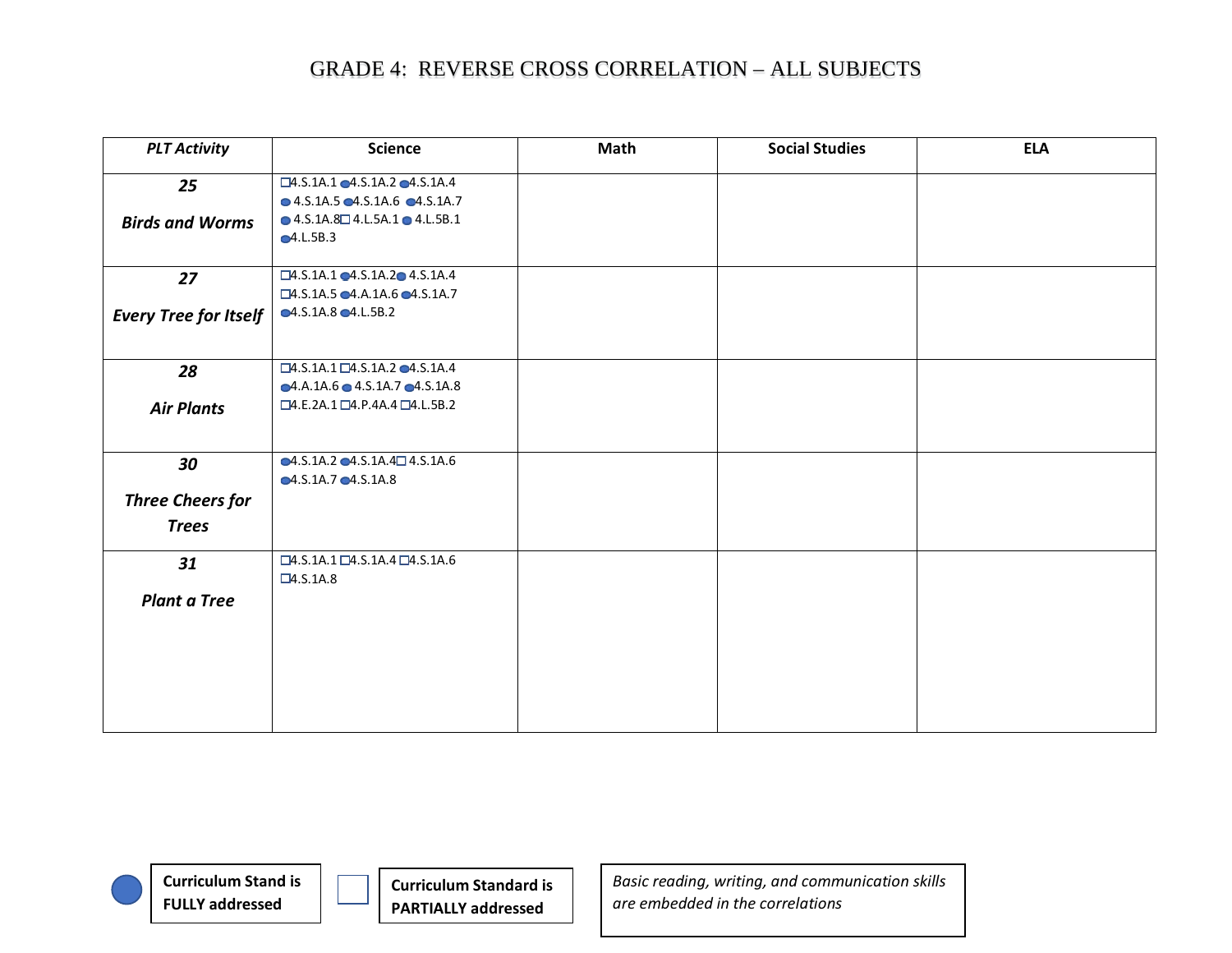| <b>PLT Activity</b>      | <b>Science</b>                                                                                                        | Math                                    | <b>Social Studies</b> | <b>ELA</b> |
|--------------------------|-----------------------------------------------------------------------------------------------------------------------|-----------------------------------------|-----------------------|------------|
| 32A                      | •4.5.1A.1 •4.5.1A.2 •4.5.1A.4<br>$\square$ 4.S.1A.6 $\triangle$ 4.S.1A.7 $\square$ 4.S.1A.8                           |                                         |                       |            |
| A Forest of Many         | $\square$ 4.L.5A.1 $\square$ 4.L.5B.3                                                                                 |                                         |                       |            |
| <b>Uses</b>              |                                                                                                                       |                                         |                       |            |
| 34                       | $\square$ 4.S.1A.1 $\square$ 4.S.1A.4 $\square$ 4.S.1A.6<br>$\square$ 4.S.1A.7 $\bigcirc$ 4.S.1A.8 $\square$ 4.L.5B.1 |                                         |                       |            |
| <b>Who Works in This</b> |                                                                                                                       |                                         |                       |            |
| Forest?                  |                                                                                                                       |                                         |                       |            |
| 36A                      | $-4.5.1A.1 - 4.5.1A.2 - 4.5.1A.4$<br>$\square$ 4.S.1A.5 $\bigcirc$ 4.S.1A.6 $\bigcirc$ 4.S.1A.7                       |                                         |                       |            |
| <b>Pollution Search</b>  | •4.5.1A.8                                                                                                             |                                         |                       |            |
| 38                       | $\bigcirc$ 4.S.1A.1 $\bigcirc$ 4.S.1A.2 $\square$ 4.S.1A.3<br>•4.5.1A.4 •4.5.1A.5 •4.5.1A.6 •                         | $\square$ 4. MDA. 1 $\square$ 4. MDA. 2 |                       |            |
| <b>Every Drop Counts</b> | 4.S.1A.7 $\bigcirc$ 4.S.1A.8 $\Box$ 4.S.1B.1 $\Box$ 4.E.2A.2                                                          |                                         |                       |            |
| 39B/C                    | $\bigcirc$ 4.S.1A.1 $\square$ 4.S.1A.2 $\square$ 4.S.1A.4<br>•4.5.1A.6 •4.5.1A.7 •4.5.1A.8                            |                                         |                       |            |
| <b>Energy Sleuths</b>    | •4.5.1B.1                                                                                                             |                                         |                       |            |
|                          |                                                                                                                       |                                         |                       |            |



**Curriculum Standard is PARTIALLY addressed**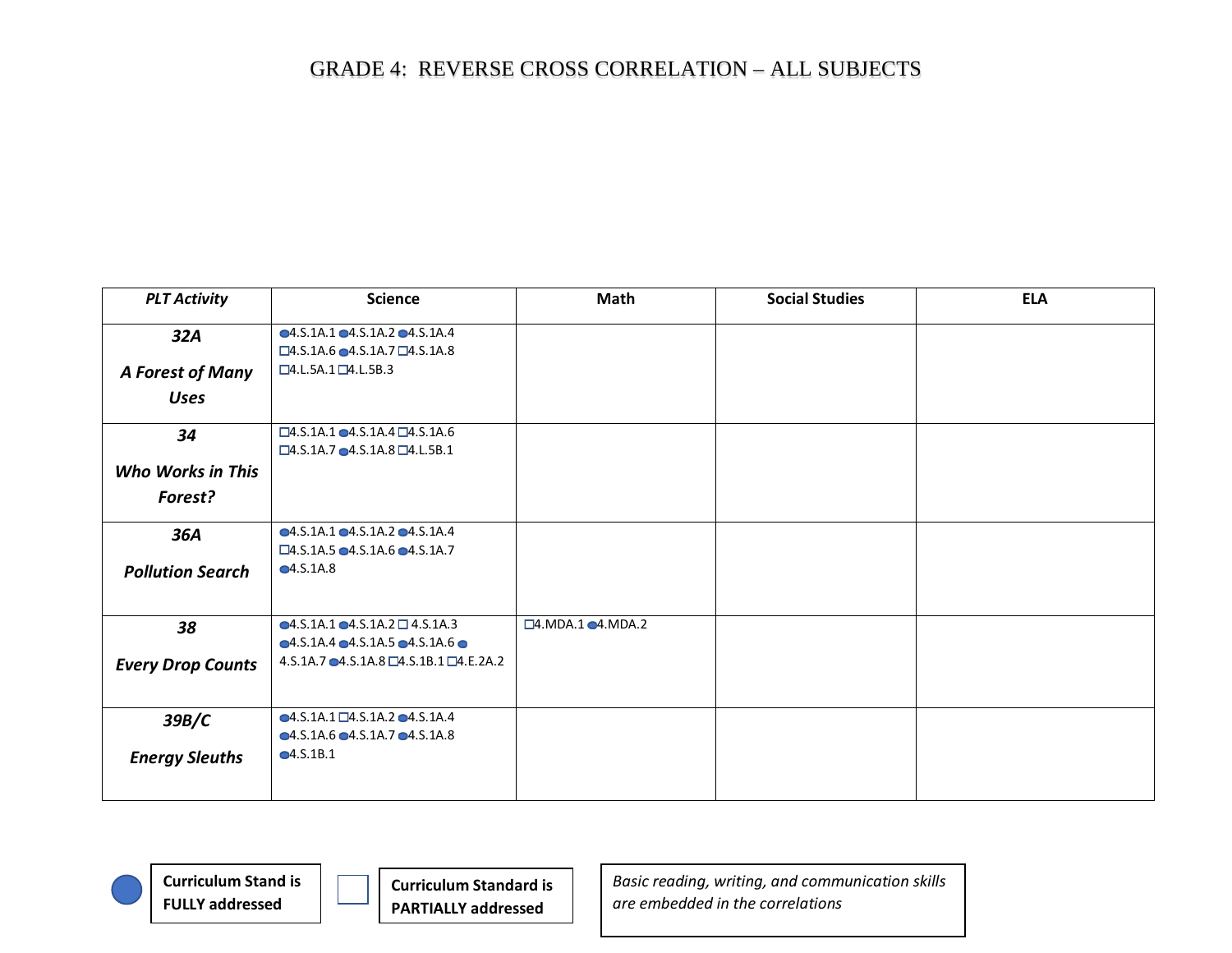| <b>PLT Activity</b>                           | <b>Science</b>                                                                                                                                                                                  | <b>Math</b>                                                    | <b>Social Studies</b> | <b>ELA</b>                                                                                                                                                                                                      |
|-----------------------------------------------|-------------------------------------------------------------------------------------------------------------------------------------------------------------------------------------------------|----------------------------------------------------------------|-----------------------|-----------------------------------------------------------------------------------------------------------------------------------------------------------------------------------------------------------------|
| 40<br><b>Then and Now</b>                     | $-4.5.1A.1 - 4.5.1A.4 - 4.5.1A.6$<br>•4.5.1A.7•4.5.1A.8                                                                                                                                         |                                                                |                       | $\bullet$ .1.1 $\bullet$ .3.1 $\bullet$ .3.2 $\bullet$ .4.1 $\bullet$ .4.2<br>$\bullet$ 1.4.3 $\bullet$ 1.5.1 $\bullet$ 1.5.2 $\bullet$ 1.5.3 $\bullet$ C.1.1<br>$\bullet$ C1.2 $\bullet$ C.1.4 $\bullet$ C.1.5 |
| 41<br><b>How Plants Grow</b>                  | $-4.5.1A.1 - 4.5.1A.2 - 4.5.1A.3$<br>$\bigcirc$ 4.S.1A.4 $\bigcirc$ 4.S.1A.5 $\bigcirc$ 4.S.1A.6<br>•4.5.1A.7 • 4.5.1A.8 • 4.1.5A.1<br>$\square$ 4.L.5A.2 $\square$ 4.L.5A.3 $\square$ 4.L.5B.2 | $\square$ 4. MDA. 1 $\square$ 4. MDA. 2<br>$\square$ 4. MDA. 4 |                       | $ol.1.1$ $ol.3.1$ $ol.3.2$ $ol.4.1$ $ol.4.2$<br>$\bullet$ 1.4.3 $\bullet$ 1.5.1 $\bullet$ 1.5.2 $\bullet$ 1.5.3 $\bullet$ C.1.1<br>$C.1.2$ $C.1.4$ $C.1.5$                                                      |
| 42<br>Sunlight and<br><b>Shades of Green</b>  | $-4.5.1A.1 - 4.5.1A.2$ $-4.5.1A.3$<br>$\bigcirc$ 4.S.1A.4 $\square$ 4.S.1A.5 $\square$ 4.S.1A.6<br>$-4.5.1A.7 - 4.5.1A.8 - 4.5.2A.1$<br>•4.L.5B.2                                               |                                                                |                       | 0.1.101.3.101.4.101.5.101.5.2<br>$\odot$ RL.9.1 $\odot$ C.1.1 $\odot$ C.1.2 $\odot$ C.1.4 $\odot$ C.1.5                                                                                                         |
| 43<br><b>Have Seeds Will</b><br><b>Travel</b> | $\square$ 4.S.1A.1 $\square$ 4.S.1A.2 $\square$ 4.S.1A.4<br>•4.5.1A.6 •4.5.1A.7 •4.5.1A.8<br>$\square$ 4.L.5A.1 $\square$ 4.L.5A.2 $\square$ 4.L.5A.3<br>•4.L.5B.2                              |                                                                |                       |                                                                                                                                                                                                                 |
| 44<br><b>Water Wonders</b>                    | $•4.5.1A.1 \bullet 4.5.1A.2 \bullet 4.5.1A.3$<br>•4.5.1A.4 •4.5.1A.5 •4.5.1A.6<br>$\bullet$ 4.5.1A.7 $\bullet$ 4.5.1A.8 $\bullet$ 4.E.2A.2                                                      |                                                                |                       | $\bullet$ 1.3.2 $\bullet$ 1.4.1 $\bullet$ 1.5.1 $\bullet$ 1.5.2 $\bullet$ 1.5.3<br>$\bullet$ W.3.1 $\bullet$ W.6.1 $\bullet$ C.1.1 $\bullet$ C.1.2 $\bullet$ C.1.4<br>$\bullet$ C.1.5                           |

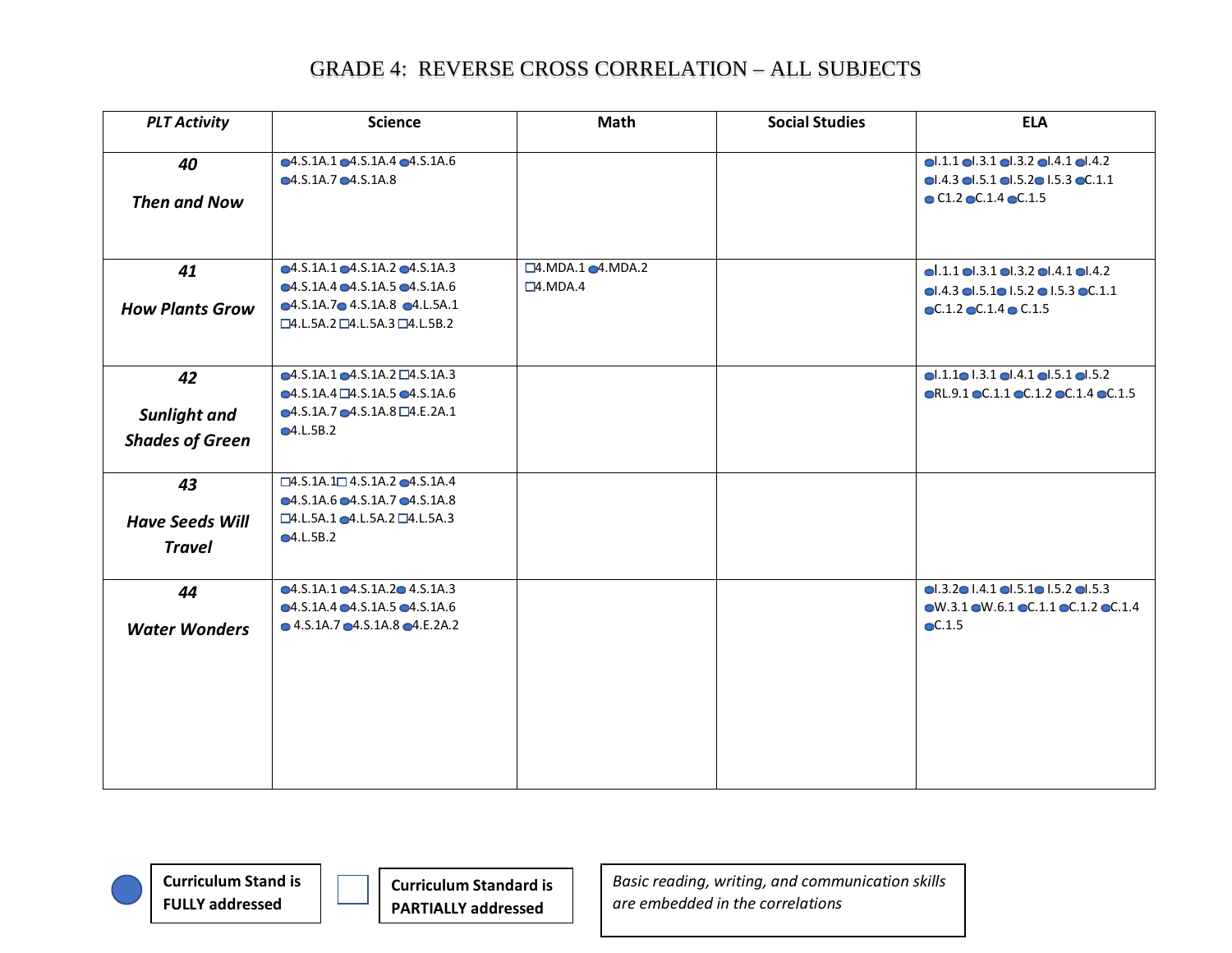| <b>PLT Activity</b>               | <b>Science</b>                                                                                                                    | <b>Math</b>         | <b>Social Studies</b> | <b>ELA</b>                                                                                                                                         |
|-----------------------------------|-----------------------------------------------------------------------------------------------------------------------------------|---------------------|-----------------------|----------------------------------------------------------------------------------------------------------------------------------------------------|
| 45                                | $-4.5.1A.1 - 4.5.1A.2 - 4.5.1A.4$<br>$-4.5.1A.5 - 4.5.1A.6 - 4.5.1A.7$                                                            |                     |                       | $ol.1.1 \odot$ $l.2.1 \odot l.3.1 \odot l.3.2 \odot l.4.1$<br>$\bullet$ 1.4.2 $\bullet$ 1.4.3 $\bullet$ 1.5.1 $\bullet$ 1.5.2 $\bullet$ 1.5.3      |
| Web of Life                       | $-4.5.1A.8 - 4.1.5A.1 - 4.1.5B.1$<br>$\square$ 4.L.5B.2 $\square$ 4.L.5B.3                                                        |                     |                       | $\odot$ RI.12.1 $\odot$ W.6.1 $\odot$ C.1.1 $\odot$ C.1.2 $\odot$ C.1.4<br>$C.1.5$ $C.3.2$                                                         |
| 46                                | $\bigcirc$ 4.S.1A.1 $\square$ 4.S.1A.3 $\bigcirc$ 4.S.1A.4<br>$-4.5.1A.6 - 4.5.1A.7 - 4.5.1A.8$                                   |                     |                       | $0.3.1$ $0.3.2$ $0.4.1$ $0.4.2$ $0.4.3$<br>$\bullet$ 1.5.1 $\bullet$ 1.5.2 $\bullet$ W.6.1 $\bullet$ C.1.1 $\bullet$ C.1.2                         |
| <b>Schoolyard Safari</b>          | $•4.$ L.5A.1 $•4.$ L.5B.1 $•4.$ L.5B.3                                                                                            |                     |                       | $C.1.4$ $C.1.5$                                                                                                                                    |
| 47                                | $\bigcirc$ 4.S.1A.1 $\square$ 4.S.1A.3 $\bigcirc$ 4.S.1A.6<br>$\bullet$ 4.S.1A.7 $\bullet$ 4.S.1A.8 $\bullet$ 4.L.5A.1            | $\square$ 4. MDA. 1 |                       |                                                                                                                                                    |
| <b>Are Vacant Lots</b><br>Vacant? | $\square$ 4.L.5A.2 $\square$ 4.L.5B.1 $\square$ 4.L.5B.2<br>•4.L.5B.3                                                             |                     |                       |                                                                                                                                                    |
| 48                                | $-4.5.1A.1 - 4.5.1A.2 - 4.5.1A.3$                                                                                                 | •4.MDA.1            |                       |                                                                                                                                                    |
| Field, Forest, and                | $-4.5.1A.5 - 4.5.1A.6 - 4.5.1A.7$<br>$\bigcirc$ 4.S.1A.8 $\square$ 4.E.2B.1 $\square$ 4.L.5A.1<br>$\Box$ 4.L.5B.2 $\Box$ 4.L.5B.3 |                     |                       |                                                                                                                                                    |
| <b>Stream</b>                     |                                                                                                                                   |                     |                       |                                                                                                                                                    |
| 49A/B                             | $-4.5.1A.2 - 4.5.1A.4 - 4.5.1A.7$<br>$\bigcirc$ 4.S.1A.8 $\square$ 4.E.2B.1 $\square$ 4.L.5B.1                                    | •4. MDA.1 •4. MDA.2 |                       | $\bullet$ .1.1 $\bullet$ .2.1 $\bullet$ .3.1 $\bullet$ 1.3.2 $\bullet$ .4.3<br>$\bullet$ I.5.1 $\bullet$ I.5.2 $\bullet$ RI.12.1 $\bullet$ RI.12.3 |
| <b>Tropical Treehouse</b>         | $\square$ 4.L.5B.2 $\square$ 4.L.5B.3                                                                                             |                     |                       | $\bullet$ W.6.1 $\bullet$ C.1.1 $\bullet$ C.1.2 $\bullet$ C.1.4 $\bullet$ C.1.5<br>CC.3.2                                                          |
|                                   |                                                                                                                                   |                     |                       |                                                                                                                                                    |
|                                   |                                                                                                                                   |                     |                       |                                                                                                                                                    |
|                                   |                                                                                                                                   |                     |                       |                                                                                                                                                    |



**Curriculum Standard is PARTIALLY addressed**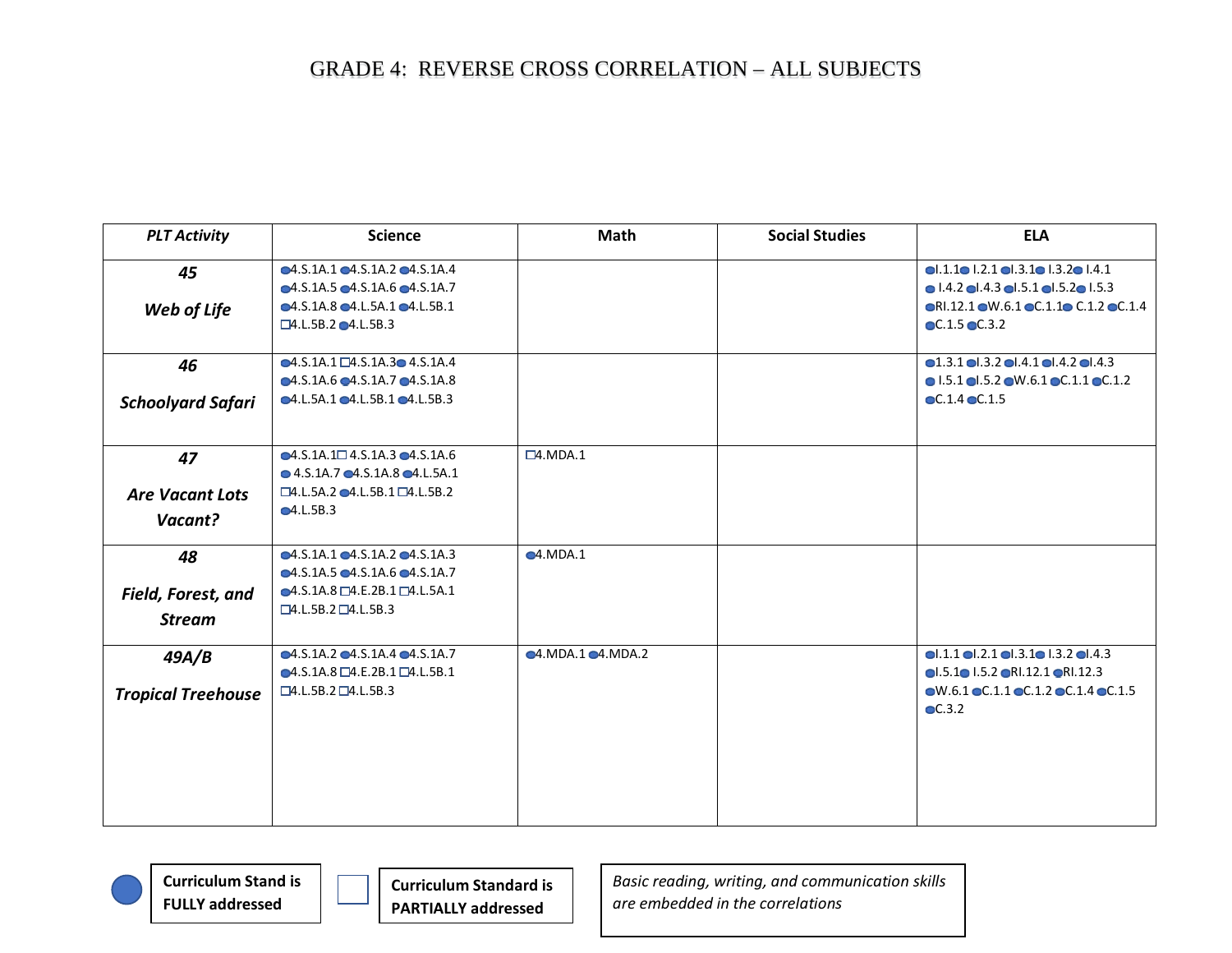| <b>PLT Activity</b>                    | <b>Science</b>                                                          | <b>Math</b> | <b>Social Studies</b> | <b>ELA</b>                                                                                                                                                         |
|----------------------------------------|-------------------------------------------------------------------------|-------------|-----------------------|--------------------------------------------------------------------------------------------------------------------------------------------------------------------|
| 51                                     | $\bullet$ 4.S.1A.2 $\bullet$ 4.S.1A.6 $\bullet$ 4.S.1A.8<br>$-4.5.1B.1$ |             |                       | $\bullet$ C.1.1 $\bullet$ C.1.2 $\bullet$ C.1.4 $\bullet$ C.1.5                                                                                                    |
| <b>Make Your Own</b>                   |                                                                         |             |                       |                                                                                                                                                                    |
| Paper                                  |                                                                         |             |                       |                                                                                                                                                                    |
| 53                                     | $-4.5.1A.2 - 4.5.1A.7 - 4.5.1A.8$<br>Q4.S.1B.1                          |             |                       |                                                                                                                                                                    |
| <b>On the Move</b>                     |                                                                         |             |                       |                                                                                                                                                                    |
| 54B/C                                  | $\Box$ 4.S.1A.1 $\Box$ 4.S.1A.4 $\bigcirc$ 4.S.1A.7<br>Q4.S.1A.8        |             |                       | $0.1.1$ $0.2.1$ $0.3.1$ $0.3.2$ $0.4.1$<br>$\bullet$ 1.4.2 $\bullet$ 1.4.3 $\bullet$ 1.5.1 $\bullet$ 1.5.2 $\bullet$ W.6.1                                         |
| I'd Like to Visit a                    |                                                                         |             |                       | $\bullet$ C.1.1 $\bullet$ C.1.2 $\bullet$ C.1.4 $\bullet$ C.1.5 $\bullet$ C.3.2                                                                                    |
| Place Where                            |                                                                         |             |                       |                                                                                                                                                                    |
| 55                                     |                                                                         |             |                       | $ol.1.1$ $ol.3.1$ $ol.3.2$ $ol.4.1$ $ol.4.2$                                                                                                                       |
| <b>Planning the Ideal</b><br>Community |                                                                         |             |                       | $\bullet$ 1.4.3 $\bullet$ 1.5.1 $\bullet$ 1.5.2 $\bullet$ 1.5.3 $\bullet$ W.6.1<br>$\bullet$ C.1.1 $\bullet$ C.1.2 $\bullet$ C.1.4 $\bullet$ C.1.5 $\bullet$ C.3.2 |



**Curriculum Standard is PARTIALLY addressed**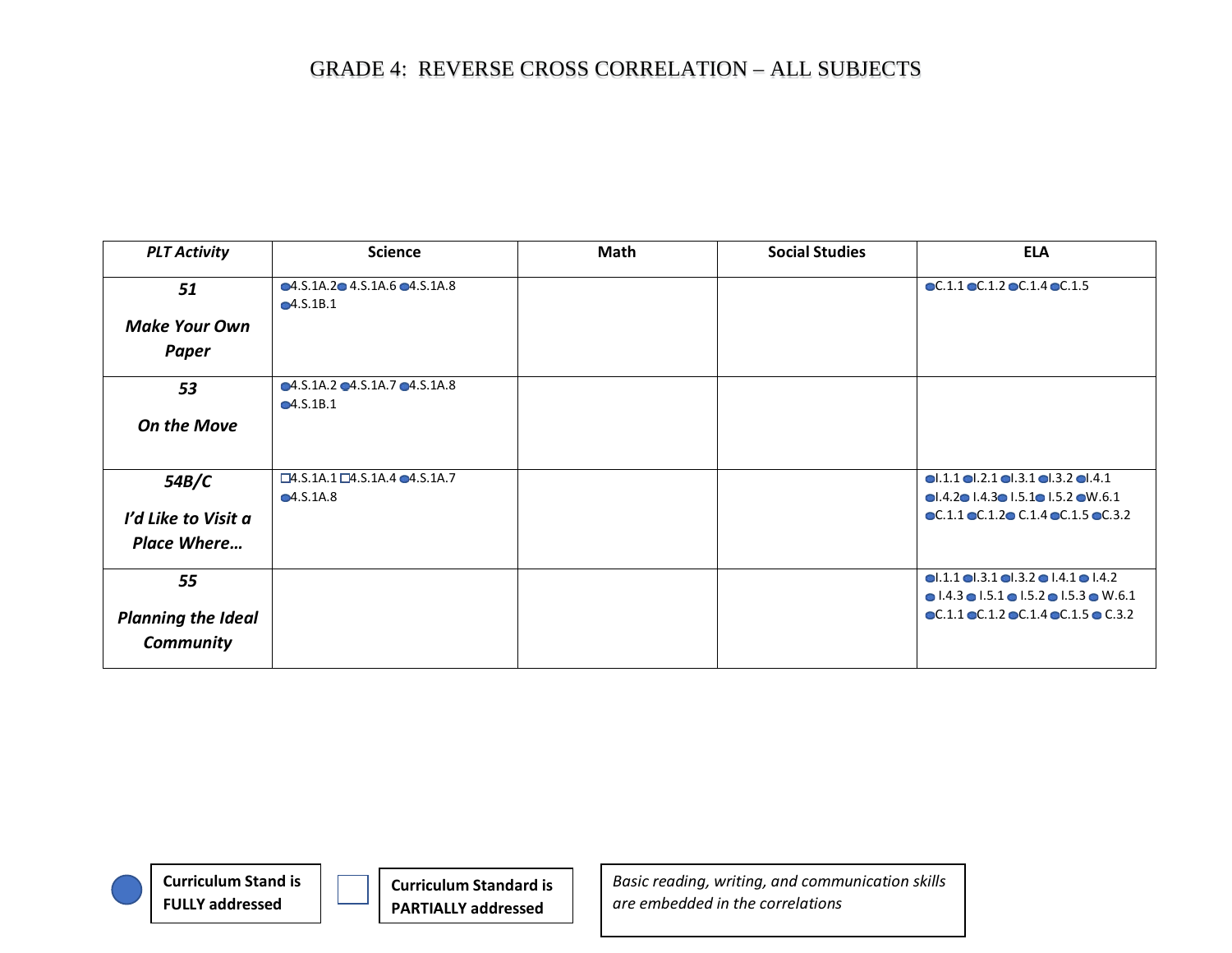| 58                       |  | $\bullet$ 1.1.1 $\bullet$ 1.3.1 $\bullet$ 1.3.2 $\bullet$ 1.4.1 $\bullet$ 1.4.2<br>$\bullet$   4.3 $\bullet$   5.1 $\bullet$   5.2 $\bullet$   5.3 $\bullet$ W.6.1 |
|--------------------------|--|--------------------------------------------------------------------------------------------------------------------------------------------------------------------|
| <b>There Ought to be</b> |  | $\bullet$ C.1.1 $\bullet$ C.1.2 $\bullet$ C.1.4 $\bullet$ C.1.5 $\bullet$ C.3.2                                                                                    |
| a Law                    |  |                                                                                                                                                                    |
|                          |  |                                                                                                                                                                    |
|                          |  |                                                                                                                                                                    |
|                          |  |                                                                                                                                                                    |

| <b>PLT Activity</b>                 | <b>Science</b>                                                                         | Math | <b>Social Studies</b> | <b>ELA</b>                                                                      |
|-------------------------------------|----------------------------------------------------------------------------------------|------|-----------------------|---------------------------------------------------------------------------------|
| 61<br><b>The Closer You</b><br>Look | $\bigcirc$ 4.S.1A.4 $\bigcirc$ 4.S.1A.8 $\Box$ 4.L.5B.2                                |      |                       | $0.3.1$ $0.3.2$ $0.4.1$ $0.5.1$ $0.5.2$<br>$\bullet$ W.6.1 $\bullet$ C.1.1      |
| 62<br>To Be a Tree                  | $\bullet$ 4.S.1A.2 $\bullet$ 4.S.1A.4 $\bullet$ 4.S.1A.6 $\bullet$ 4.1A.8<br>•4.L.5B.2 |      |                       | $\bullet$ 1.5.2 $\bullet$ C.1.1 $\bullet$ C.1.2 $\bullet$ C.1.4 $\bullet$ C.1.5 |
| 63<br><b>Tree Factory</b>           | •4.5.1A.2•4.5.1A.8•4.1.5B.2                                                            |      |                       |                                                                                 |
| 64<br><b>Looking at Leaves</b>      | $-4.5.1A.4 - 4.5.1A.6 - 4.5.1A.7$<br>•4.5.1A.8 •4.L.5B.2                               |      |                       |                                                                                 |





**Curriculum Standard is PARTIALLY addressed**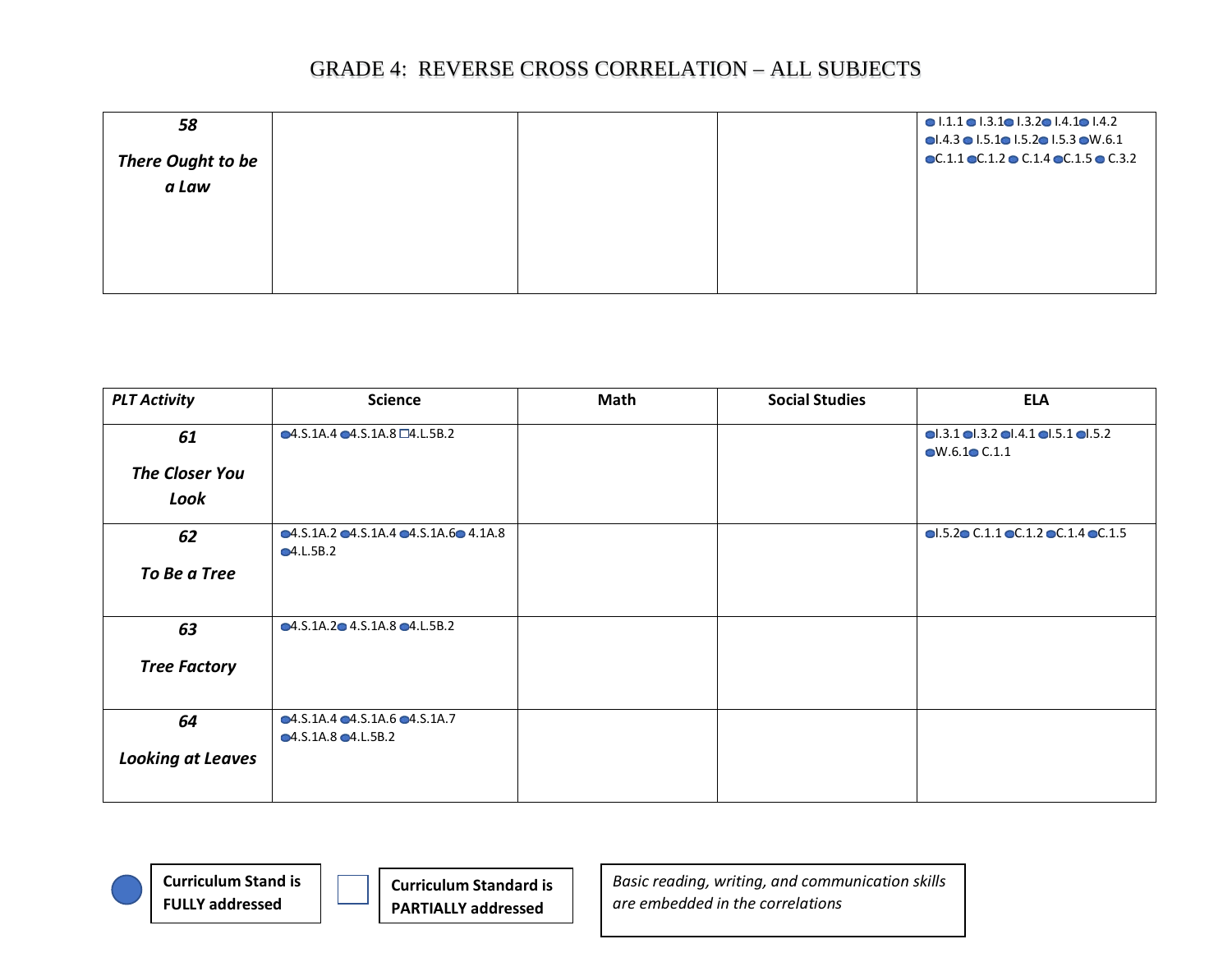| 65                   | $\bigcirc$ 4.S.1A.4 $\bigcirc$ 4.S.1A.6 $\bigcirc$ 4.S.1A.7<br>$-4.5.1A.8 - 4.1.5B.2$ |  |  |
|----------------------|---------------------------------------------------------------------------------------|--|--|
| <b>Bursting Buds</b> |                                                                                       |  |  |
|                      |                                                                                       |  |  |
|                      |                                                                                       |  |  |
|                      |                                                                                       |  |  |
|                      |                                                                                       |  |  |

| <b>PLT Activity</b>                   | <b>Science</b>                                                                                                                                                                                       | Math                    | <b>Social Studies</b> | <b>ELA</b> |
|---------------------------------------|------------------------------------------------------------------------------------------------------------------------------------------------------------------------------------------------------|-------------------------|-----------------------|------------|
| 66<br><b>Germinating Giants</b>       | $\bigcirc$ 4.S.1A.1 $\bigcirc$ 4.S.1A.2 $\square$ 4.S.1A.3<br>$\bullet$ 4.5.1A.4 $\bullet$ 4.5.1A.5 $\bullet$ 4.5.1A.6<br>$\bigcirc$ 4.S.1A.7 $\bigcirc$ 4.S.1A.8 $\bigcirc$ 4.L.5A.2<br>$-4.L.5B.2$ | •4. MDA.1 •4. MDA.2     |                       |            |
| 67<br><b>How Big is Your</b><br>Tree? | $-4.5.1A.1 - 4.5.1A.2 - 4.5.1A.4$<br>$\bigcirc$ 4.5.1A.6 $\bigcirc$ 4.S.1A.7 $\bigcirc$ 4.S.1A.8<br>$\Box$ 4.P.4A.4 $\Box$ 4.P.4A.5                                                                  | $•4. MDA.1$ $•4. MDA.2$ |                       |            |





**Curriculum Standard is PARTIALLY addressed**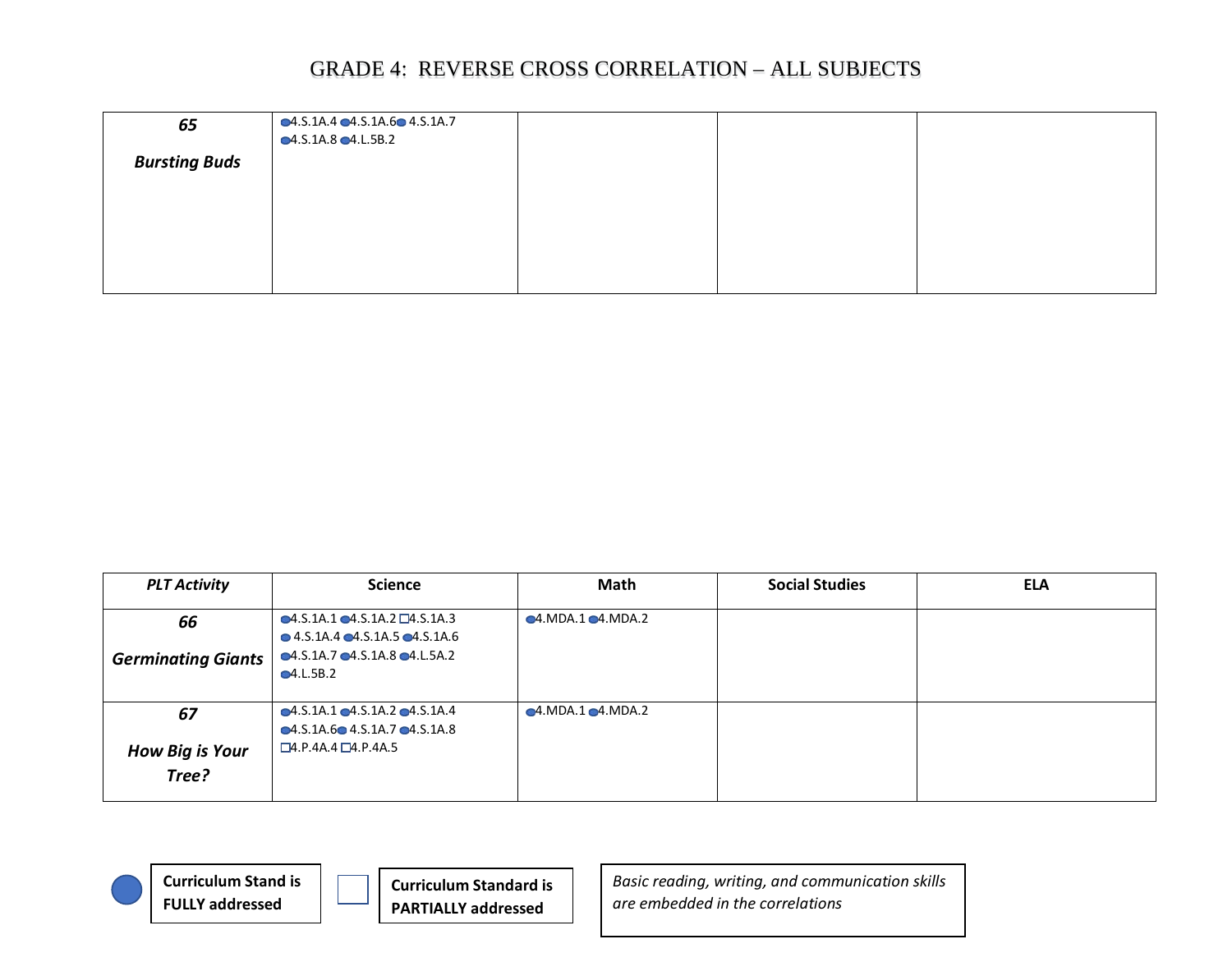| 68<br><b>Name that Tree</b> | $\bigcirc$ 4.S.1A.1 $\bigcirc$ 4.S.1A.4 $\bigcirc$ 4.S.1A.6<br>$\square$ 4.S.1A.7 $\bigcirc$ 4.S.1A.8 $\square$ 4.L.5A.1<br>$\square$ 4.L.5A.2 $\square$ 4.L.5B.2 |                                         |  |
|-----------------------------|-------------------------------------------------------------------------------------------------------------------------------------------------------------------|-----------------------------------------|--|
|                             |                                                                                                                                                                   |                                         |  |
| 69                          | $\square$ 4.S.1A.1 $\square$ 4.S.1A.2 $\square$ 4.S.1A.4<br>$\bullet$ 4.S.1A.6 $\bullet$ 4.S.1A.7 $\bullet$ 4.S.1A.8                                              |                                         |  |
| <b>Forest for the Trees</b> |                                                                                                                                                                   |                                         |  |
|                             | $•4.5.1A.1 \bullet 4.5.1A.2 \bullet 4.5.1A.3.$                                                                                                                    | $\square$ 4. MDA. 1 $\square$ 4. MDA. 2 |  |
| 70A                         | $\bullet$ 4.S.1A.4 $\bullet$ 4.S.1A.5 $\bullet$ 4.S.1A.6                                                                                                          |                                         |  |
| <b>Soil Stories</b>         | •4.5.1A.7 •4.5.1A.8                                                                                                                                               |                                         |  |
|                             |                                                                                                                                                                   |                                         |  |
|                             |                                                                                                                                                                   |                                         |  |
|                             |                                                                                                                                                                   |                                         |  |
|                             |                                                                                                                                                                   |                                         |  |

| <b>PLT Activity</b>   | <b>Science</b>                                                                                                       | Math                                | <b>Social Studies</b> | <b>ELA</b> |
|-----------------------|----------------------------------------------------------------------------------------------------------------------|-------------------------------------|-----------------------|------------|
| 73                    | $\bullet$ 4.S.1A.1 $\bullet$ 4.S.1A.2 $\bullet$ 4.S.1A.3<br>$\bullet$ 4.S.1A.4 $\bullet$ 4.S.1A.5 $\bullet$ 4.S.1A.6 | $\square$ 4.MDA.1 $\square$ 4.MDA.2 |                       |            |
| <b>Waste Watchers</b> | $•4.5.1A.7$ $•4.5.1A.8$                                                                                              |                                     |                       |            |
|                       |                                                                                                                      |                                     |                       |            |



**Curriculum Standard is PARTIALLY addressed**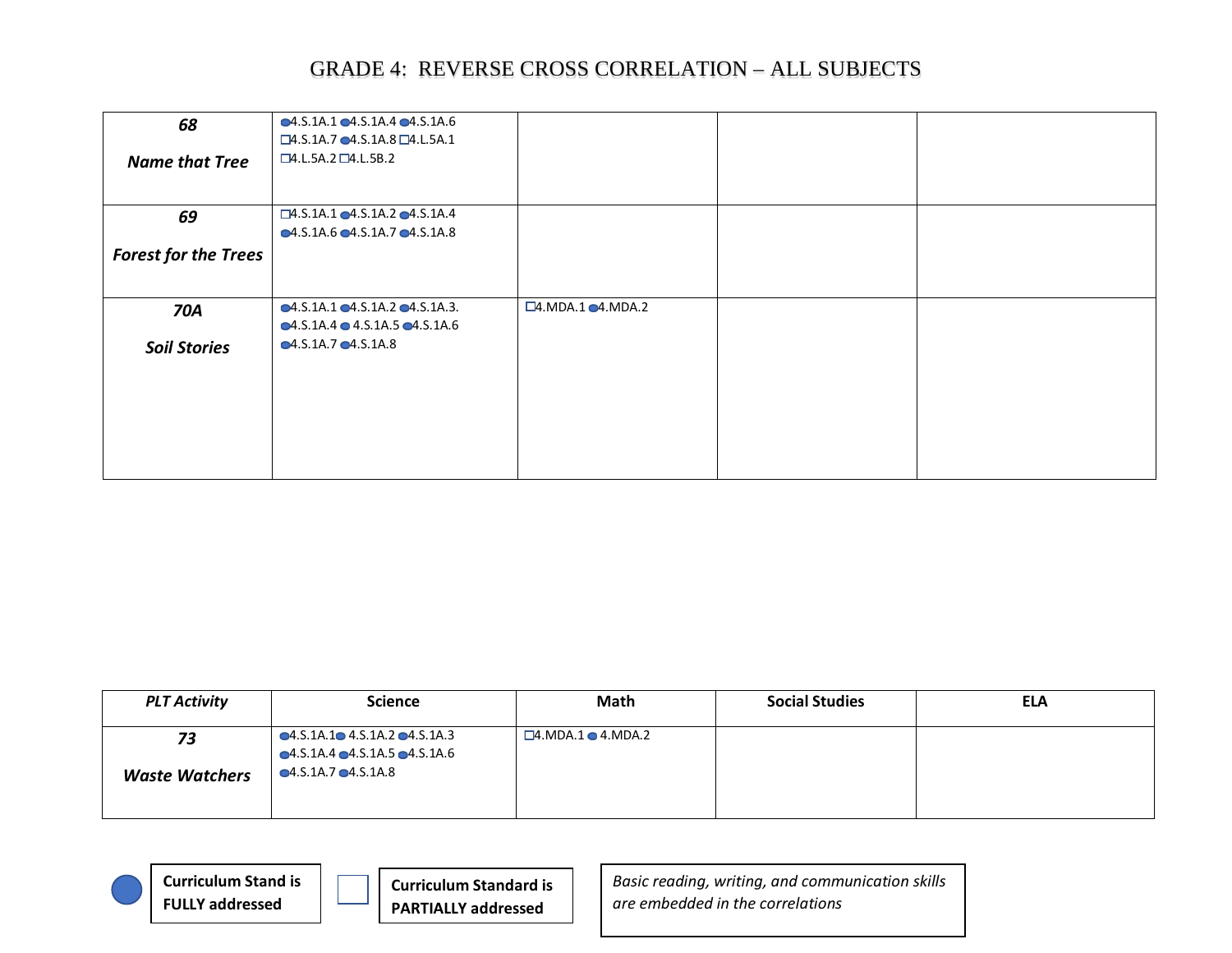| 75                      | $\bigcirc$ 4.S.1A.1 $\square$ 4.S.1A.2 $\square$ 4.S.1A.4   |             | $\Box 4 - 1.1 \Box 4 - 1.2$ |                                                                                 |
|-------------------------|-------------------------------------------------------------|-------------|-----------------------------|---------------------------------------------------------------------------------|
|                         | $\square$ 4.S.1A.7 $\square$ 4.S.1A.8                       |             |                             |                                                                                 |
| <b>Tipi Talk</b>        |                                                             |             |                             |                                                                                 |
|                         |                                                             |             |                             |                                                                                 |
|                         |                                                             |             |                             |                                                                                 |
| 76                      | $\bullet$ 4.S.1A.1 $\bullet$ 4.S.1A.2 $\bullet$ 4.S.1A.4    |             |                             | $\bullet$ .3.1 $\bullet$ .3.2 $\bullet$ .4.1 $\bullet$ .5.1 $\bullet$ .5.2      |
|                         | $•4.5.1A.5 \bullet 4.5.1A.6 \bullet 4.5.1A.7$               |             |                             | $\bullet$ W.6.1 $\bullet$ C.1.1 $\bullet$ C.1.2 $\bullet$ C.1.4 $\bullet$ C.1.5 |
| <b>Tree Cookies</b>     | $\bigcirc$ 4.S.1A.8 $\bigcirc$ 4.L.5A.1 $\bigcirc$ 4.L.5B.2 |             |                             |                                                                                 |
|                         |                                                             |             |                             |                                                                                 |
|                         |                                                             |             |                             |                                                                                 |
| 77A/B                   | $•4.5.1A.1 \bullet 4.5.1A.2 \bullet 4.5.1A.3$               | $Q4$ .MDA.2 |                             | $0.1.1$ $0.3.1$ $0.3.2$ $0.4.1$ $0.4.3$                                         |
|                         | $•4.5.1A.4$ $•4.5.1A.5$ $•4.5.1A.6$                         |             |                             | $\bullet$ .5.1 $\bullet$ 1.5.2 $\bullet$ W.6.1 $\bullet$ C.1.1 $\bullet$ C.1.2  |
| <b>Trees in Trouble</b> | $\bullet$ 4.S.1A.7 $\bullet$ 4.S.1A.8 $\square$ 4.L.5A.1    |             |                             | $\odot$ C.1.4 $\odot$ C.1.5                                                     |
|                         | $\square$ 4.L.5A.2 $\square$ 4.L.5B.2                       |             |                             |                                                                                 |
|                         |                                                             |             |                             |                                                                                 |
| 78A/B                   | $•4.5.1A.2$ $•4.5.1A.4$ $•4.5.1A.6$                         |             |                             | $\bullet$ .3.1 $\bullet$ .4.1 $\Box$ 1.4.2 $\bullet$ 1.5.1 $\bullet$ .5.2       |
|                         | $•4.5.1A.7$ $•4.5.1A.8$ $•4.1.5A.1$                         |             |                             | $\bullet$ W.6.1 $\bullet$ C.1.1 $\bullet$ C.1.2 $\bullet$ C.1.4 $\bullet$ C.1.5 |
| <b>Signs of Fall</b>    | •4.L.5B.2                                                   |             |                             |                                                                                 |
|                         |                                                             |             |                             |                                                                                 |
|                         |                                                             |             |                             |                                                                                 |
|                         |                                                             |             |                             |                                                                                 |
|                         |                                                             |             |                             |                                                                                 |
|                         |                                                             |             |                             |                                                                                 |
|                         |                                                             |             |                             |                                                                                 |
|                         |                                                             |             |                             |                                                                                 |
|                         |                                                             |             |                             |                                                                                 |

| DI '<br>-<br>riviti<br>" | cience | Math | Studies | <b>CLA</b> |
|--------------------------|--------|------|---------|------------|
|                          |        |      |         |            |





**Curriculum Standard is PARTIALLY addressed**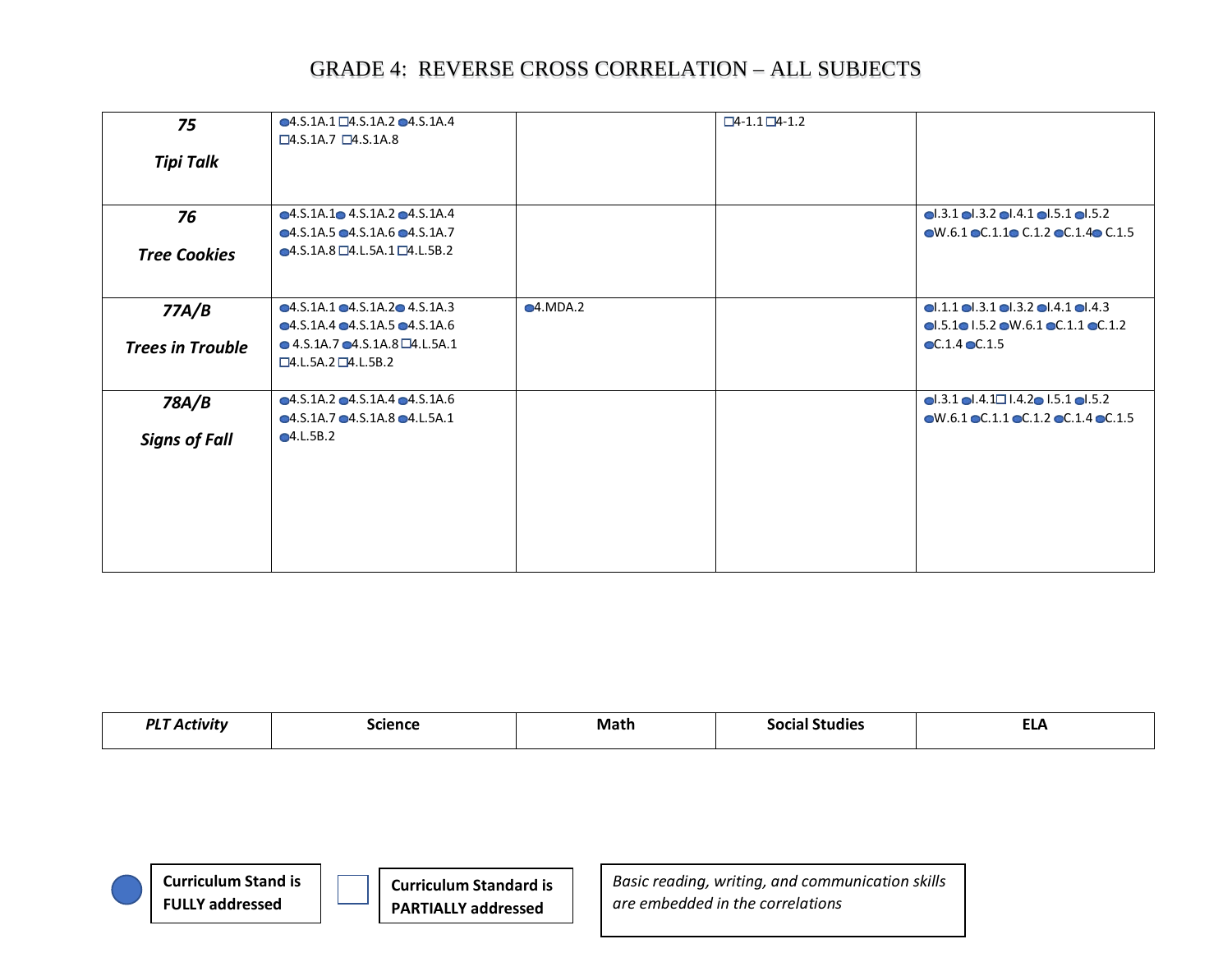| 79                      | $\square$ 4.S.1A.1 $\square$ 4.S.1A.2 $\square$ 4.S.1A.4 |  | $\Box 1.1.1 \bullet 1.2.1 \bullet 1.3.1 \bullet 1.3.2 \bullet 1.4.1$                |
|-------------------------|----------------------------------------------------------|--|-------------------------------------------------------------------------------------|
|                         | $\bullet$ 4.5.1A.6 $\bullet$ 4.S.1A.7 $\bullet$ 4.S.1A.8 |  | $ol.4.2$ $ol.5.1$ $ol.5.2$ $ol.12.1$ $ol.12.3$                                      |
| <b>Tree Life Cycle</b>  | $\square$ 4.L.5A.1 $\square$ 4.L.5A.2 $\square$ 4.L.5A.3 |  | $\bullet$ W.6.1 $\bullet$ C.1.1 $\bullet$ C.1.2 $\bullet$ C.1.4 $\bullet$ C.1.5     |
|                         | $\square$ 4.L.5B.2                                       |  | $\odot$ C.3.2                                                                       |
|                         |                                                          |  |                                                                                     |
| 80A/B/C                 | $•4.5.1A.1 \bullet 4.5.1A.2 \bullet 4.5.1A.4$            |  | 0.1.101.3.101.3.201.4.101.4.2                                                       |
|                         | •4.5.1A.5 •4.5.1A.6 •4.5.1A.7                            |  | $\bullet$ I.4.3 $\bullet$ I.5.1 $\bullet$ I.5.2 $\bullet$ RI.12.1 $\bullet$ RI.12.3 |
| <b>Nothing Succeeds</b> | •4.5.1A.8 •4.1.5A.1 •4.1.5A.2                            |  | $\bullet$ W.6.1 $\bullet$ C.1.1 $\bullet$ C.1.2 $\bullet$ C.1.4 $\bullet$ C.1.5     |
| <b>Like Succession</b>  | •4.L.5B.2                                                |  | $\odot$ C.3.2                                                                       |
|                         |                                                          |  |                                                                                     |
| 81A/B                   | •4.5.1A.1 •4.5.1A.2 •4.5.1A.3                            |  |                                                                                     |
|                         | •4.5.1A.4 •4.5.1A.6 •4.5.1A.7                            |  |                                                                                     |
| <b>Living with Fire</b> | $-4.5.1A.8 - 4.5.1B.1$ $-4.5.2A.1$                       |  |                                                                                     |
|                         |                                                          |  |                                                                                     |
|                         |                                                          |  |                                                                                     |
| 82                      | $•4.5.1A.1 \bullet 4.5.1A.2 \bullet 4.5.1A.4$            |  |                                                                                     |
|                         | •4.5.1A.6 •4.5.1A.7 •4.5.1A.8                            |  |                                                                                     |
| Resource-Go-            |                                                          |  |                                                                                     |
| Round                   |                                                          |  |                                                                                     |
|                         |                                                          |  |                                                                                     |
| 87                      | •4.5.1A.2 •4.5.1A.4 •4.5.1A.7                            |  | $\bullet$ RL.5.1 $\bullet$ RL.6.1 $\bullet$ RL.8.1 $\bullet$ W.6.1                  |
|                         | $\square$ 4.L.5A.1<br>•4.5.1A.8                          |  | $\odot$ C.1.1 $\odot$ C.1.2 $\odot$ C.1.4 $\odot$ C.1.5 $\odot$ C.3.2               |
| <b>Earth Manners</b>    |                                                          |  |                                                                                     |
|                         |                                                          |  |                                                                                     |
|                         |                                                          |  |                                                                                     |
|                         |                                                          |  |                                                                                     |
|                         |                                                          |  |                                                                                     |
|                         |                                                          |  |                                                                                     |
|                         |                                                          |  |                                                                                     |
|                         |                                                          |  |                                                                                     |